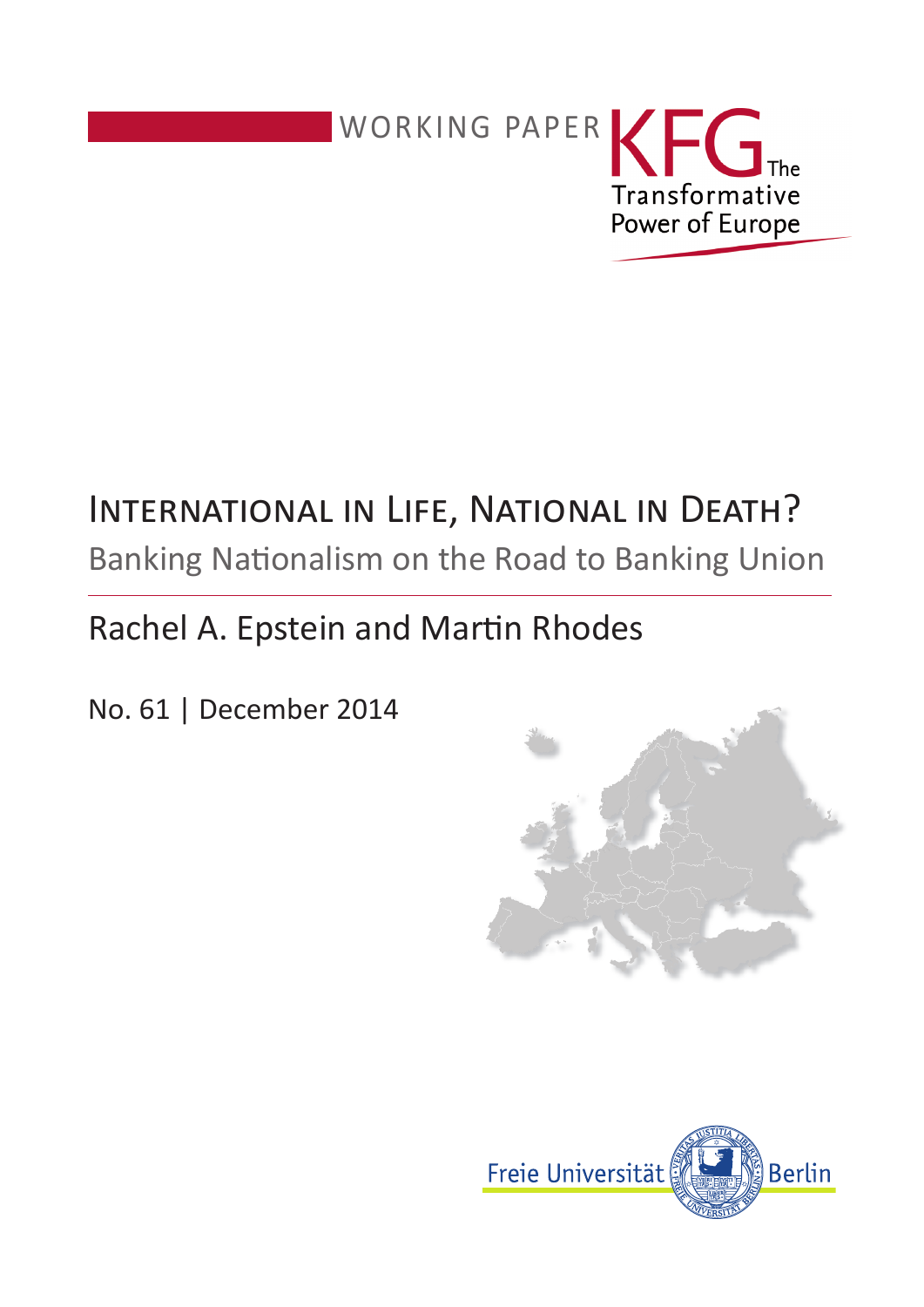#### **KFG Working Paper Series**

# **Edited by the** *Kolleg-Forschergruppe* **"The Transformative Power of Europe"**

The KFG Working Paper Series serves to disseminate the research results of the Kolleg-Forschergruppe by making them available to a broader public. It means to enhance academic exchange as well as to strengthen and broaden existing basic research on internal and external diffusion processes in Europe and the European Union.

All KFG Working Papers are available on the KFG website at www.transformeurope.eu or can be ordered in print via email to transform-europe@fu-berlin.de.

Copyright for this issue: Rachel A. Epstein, Martin Rhodes Editorial assistance and production: Catherine Craven, Ann-Sophie Gast

Epstein, Rachel A., Martin Rhodes, 214: International in Life, National in Death? Banking Nationalism on the Road to Banking Union, KFG Working Paper Series, No. 61, December 2014, Kolleg-Forschergruppe (KFG) "The Transformative Power of Europe", Freie Universität Berlin.

ISSN 1868-6834 (Print) ISSN 1868-7601 (Internet)

This publication has been funded by the German Research Foundation (DFG).

Freie Universität Berlin Kolleg-Forschergruppe "The Transformative Power of Europe: The European Union and the Diffusion of Ideas" Ihnestr. 26 14195 Berlin Germany Phone: +49 (0)30- 838 57033 Fax: +49 (0)30- 838 57096 transform-europe@fu-berlin.de www.transformeurope.eu

Deutsche Forschungsgemeinschaft **DFG**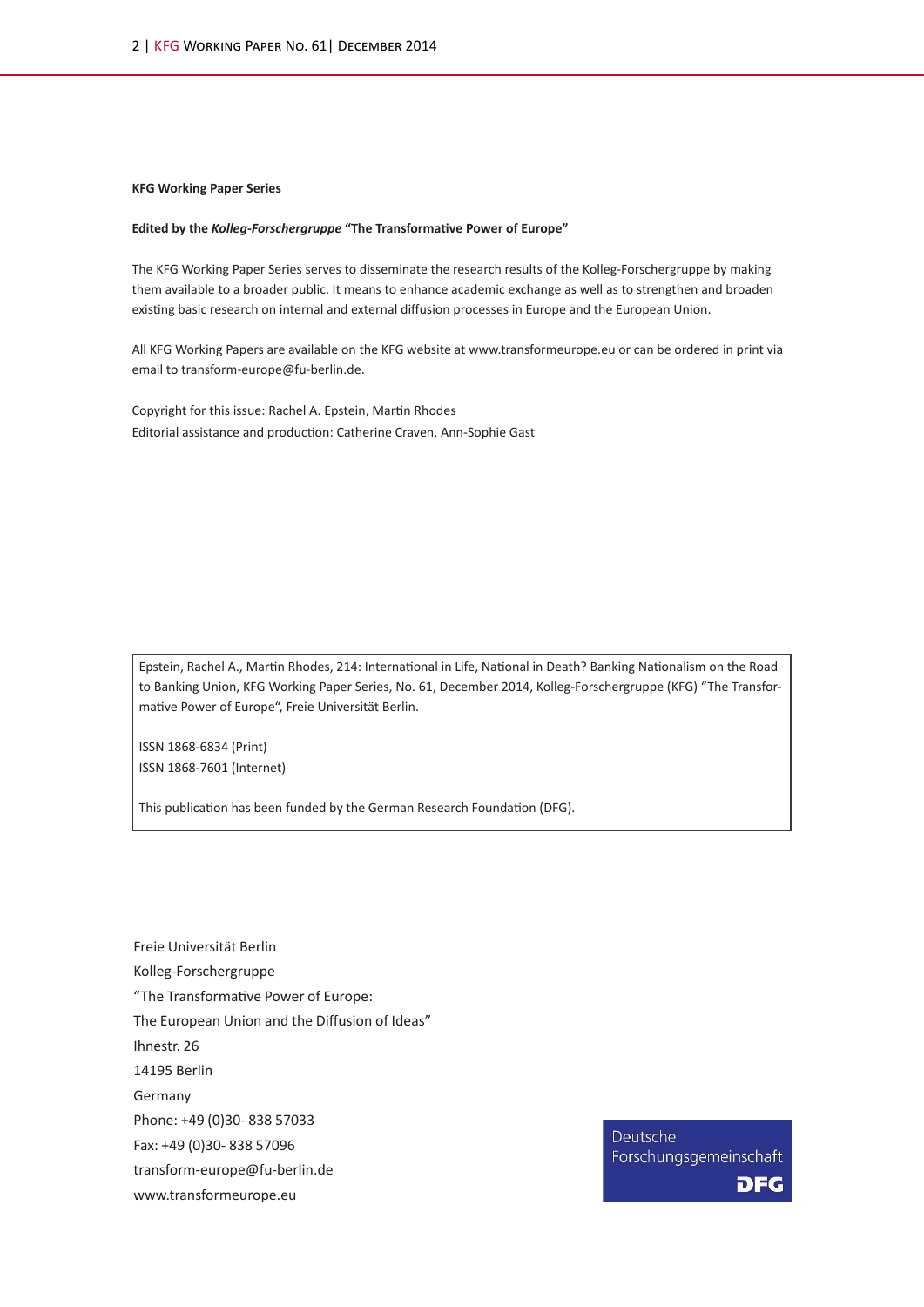# **International in Life, national in Death?**

# **Banking Nationalism on the Road to Banking Union**

# **Rachel A. Epstein and Martin Rhodes**

### **Abstract**

European states have a long history of banking sector nationalism. Control over credit allocation is believed to contribute to economic development and competitiveness goals, insulation from external economic shocks, and control over monetary policy. This paper explains the potentially dramatic loss in domestic control over banks created by the European Banking Union (EBU). First, we argue that ongoing liberalization in the global and European economies has made banking sector protectionism both more costly and conflictual. Second, we contend that because many of the biggest banks have internationalized their operations, they now prefer centralized European regulation and supervision. Third, supporting a modified neofunctionalist argument, we find that behind the sometimes frenetic intergovernmental bargaining in 2012-14, it is primarily the European Commission and the European Central Bank that have pushed Banking Union ahead. Supranational institutions have argued, with some success, that they have unique capacity to solve collective action and prisoners' dilemma problems. Contrary to accepted wisdom, Germany has not set or limited the Banking Union agenda to a great extent, in part because of its own internal divisions. Moreover, the Commission and the ECB have managed at critical junctures to isolate Germany to secure the country's assent to controversial measures.

# **The Authors**

**Rachel A. Epstein** is Associate Professor of International Relations and European Politics at the Josef Korbel School of International Studies at the University of Denver. She is the author of *In Pursuit of Liberalism: International Institutions in Postcommunist Europe* (Johns Hopkins 2008) and editor of a special issue of the Review of International Political Economy, called A*ssets or Liabilities? Banks and the Politics of Foreign Ownership versus National Control* (2014).

#### Contact: repstein@du.edu

**Martin Rhodes** is Professor and Associate Dean at the Josef Korbel School of International Studies at the University of Denver, Denver, Colorado, USA. Until 2006 he was Professor at the European University Institute in Florence, Italy. His research and publications are in comparative and European public policy, with a focus on labor markets and welfare states.

Contact: martin.rhodes@du.edu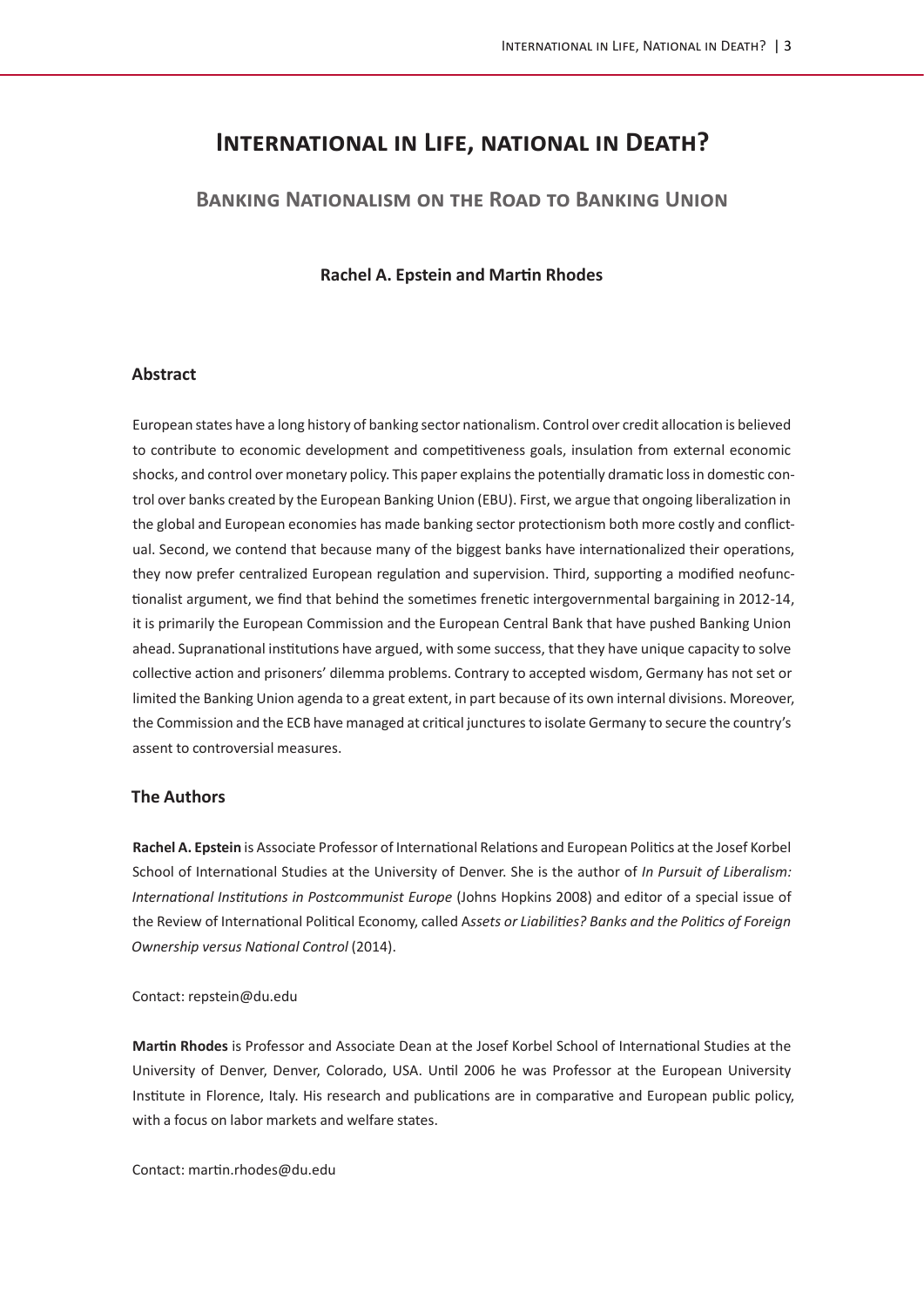# **Contents**

| 1. Introduction                                                                                                           | 5              |
|---------------------------------------------------------------------------------------------------------------------------|----------------|
| 2. Liberalization and the Rising Costs of Banking Nationalism                                                             | 7              |
| 2.1 Banking Nationalism on the Road to the Banking Union                                                                  | 10             |
| 3. Building the Banking Union: The Politics of Pooling Sovereignty<br>and Centralizing Power                              | 15             |
| 3.1 The Single Supervisory Mechanism<br>3.2 The ESM and the Recapitalization of Banks<br>3.3 Bank Recovery and Resolution | 17<br>19<br>20 |
| 4. Alternative Explanations                                                                                               | 23             |
| 5. Conclusion                                                                                                             | 24             |
| References                                                                                                                | 26             |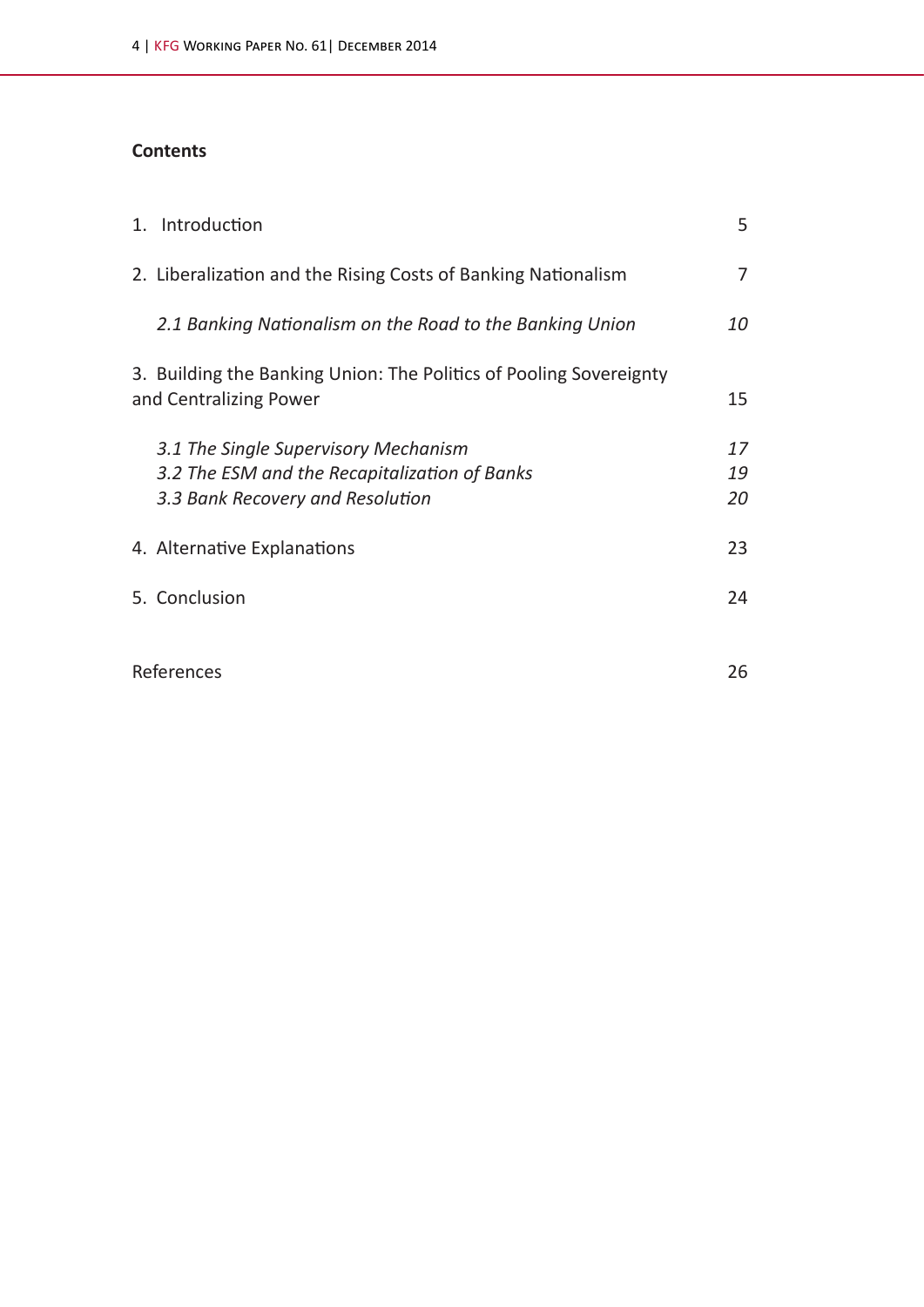# **1. Introduction<sup>1</sup>**

This paper fundamentally challenges the famous aphorism in its title, that traditionally banks were "international in life and national in death"<sup>2</sup>. In fact, we argue that the national political foundations of banks have been enduring and powerful. Thus banks have always been national in life, even as they have become increasingly globally active. It is only through the realization of some form of (supranational) banking union, starting with centralized supervision at the expense of national authority, that West European banks could become truly international in life. As the European debt and currency crisis has demonstrated, however, an important step towards sustaining the Euro may be to ensure that banks become international in death. While on some level states might appreciate being let off the hook for national bank bail-outs that ruin their public finances, an enormous loss of control is implicit in such a change.

Traditionally, states have exercised considerable authority over banks. Domestic control over finance has been linked to developmental strategies, insulation from external economic shocks, and the execution of monetary policy. Moreover, through the regulation and supervision of banks, states have sought to balance the sector's risks and returns—not only to maximize profits and efficiency, but equally as important, to provide stability for the national economy. For all of these and other reasons (see Pauly 1988), most states have retained domestic bank ownership up until the last two decades, in which a number of smaller, weaker countries has allowed an increase, or even a majority, in foreign ownership of their banks (Epstein 2008a; Martinez-Diaz 2009; Stein 2010; Etchemendy/Puente 2011). However, among powerful and rich countries banking sector protectionism has remained very much alive. Nowhere has that tendency been more manifest than in Western Europe, home to some of the world's largest economies, biggest banks, and, for the last four years, the world's worst economic crisis.

The central question under scrutiny here is then why, given West European states' concerns about stability, autonomy and prosperity and the perceived link between these goals and national control over banks, West European states have nevertheless agreed to take major steps toward a European Banking Union (EBU) in the form of centralization of supervisory authority in the European Central Bank (ECB) via the Single Supervisory Mechanism (SSM). From the end of 2013 and into 2014, the ECB had been preparing its Asset Quality Review (AQR) of Europe's 130 largest banks (and banking groups), which together comprised 85 percent of the region's banking assets. While the other two pillars of the EBU, the funding for a European bank resolution and a pan-European deposit insurance, were still being negotiated and refined in the first half of 2014, we seek to emphasize in this chapter the major change that such centralized supervision represents. No longer would individual states have the capacity to balance banks' risks and returns in service of the national economy; to assist in competitive banking on behalf of their sectors; to prevent the winding-down of favored national financial institutions; or most dramatically, to prevent foreign entrants from absorbing much larger shares of a country's banking assets.

<sup>1</sup> We would like to thank Thomas Risse, Nicolas Véron, Jim Caporaso, Randall Henning, Jonathan Moses, Peter Hall, Randall Germain, Samuel McPhilemy, Manuela Moschella, Marius Skuodis for their comments and advice. All errors are ours.

<sup>2</sup> This quotation is attributed to both Bank of England Governor Mervyn King and economist Charles Goodhart.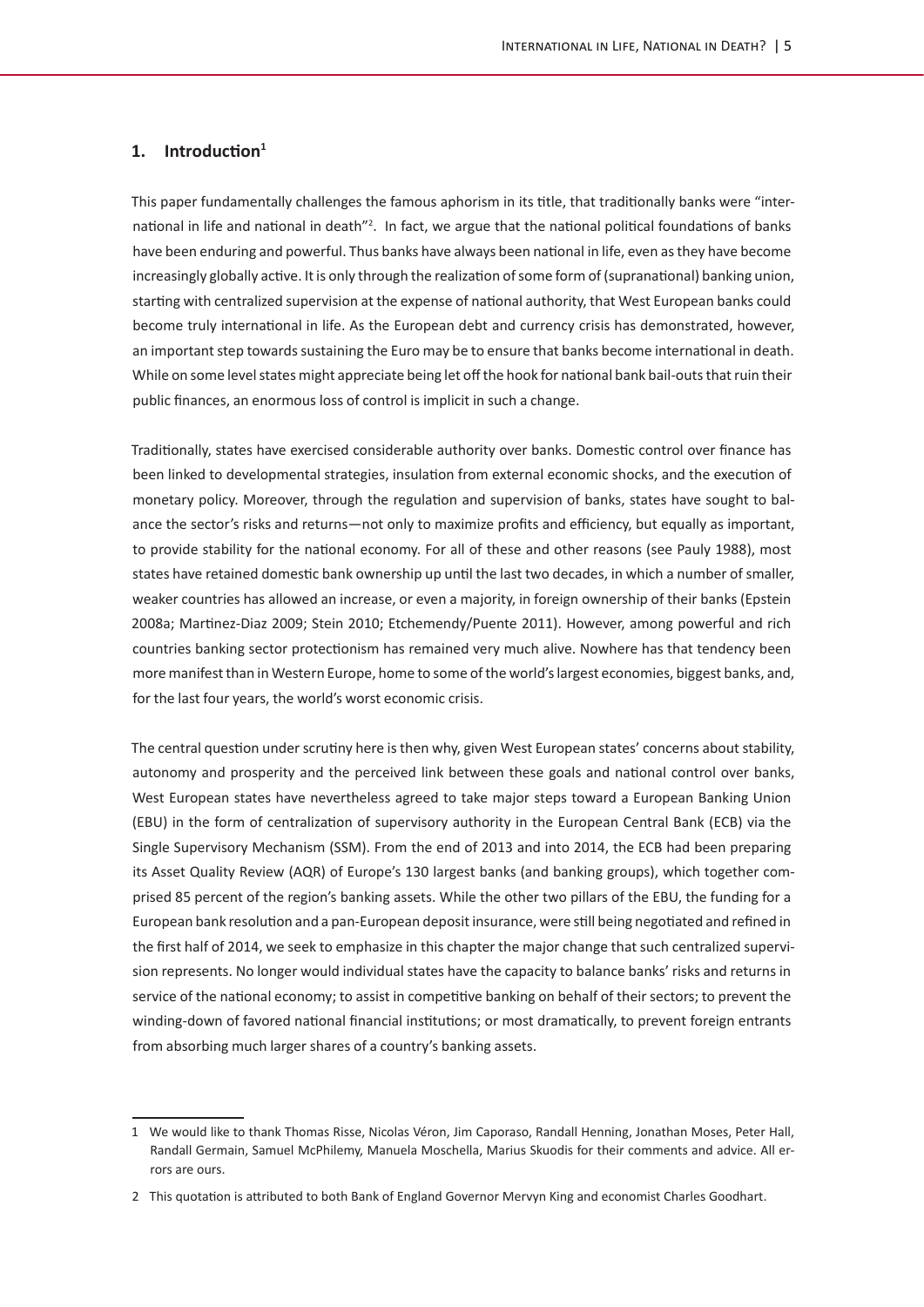To explain the major shift induced by the onset of the European Banking Union, we advance three arguments. First, as we detail in section one of this paper, at the most general level, both the global economy and Europe's regional economy have changed in ways that make protectionism in any particular sector more difficult. Much like liberal political economists had predicted, pockets of political authority (in this case over banks) in the context of easing exogenous costs of international economic exchange generated new, and in some cases increasingly intense conflicts and contradictions (Frieden 1991; Frieden/Rogowski 1996; see also Epstein 2014a). Since the introduction of the Euro in 1999, more states have had to devote more resources to retain domestic bank control because the common currency empowers bond markets at the expense of states and banks, and provides a new channel of contagion in the euro area. We are not arguing that crisis necessarily leads to changes that successfully accommodate the sources of any given crisis. But we do contend that these new, and newly intense conflicts and contradictions have provided the space within which Europeans have reconsidered the trade-offs they face.

Second, as we argue in section two, European banks are less beholden to their home states and markets than hitherto assumed due to significant market consolidation in banking across the European continent, and they are also less responsive to political influence of their home states (Macartney 2013; Epstein 2014b). Ironically, it was a specific form of banking nationalism in Europe that caused this structural shift in which banks moved away from states. With the completion of the single market in the 1980s, most EU member states orchestrated domestic consolidation in banking to ensure their banking sectors' longevity both to gird against foreign competition that would intensify with market liberalization, and to prevent foreign takeover. Even more important for the structural shift between states and banks, was the fact that EU member states supported their own banks' outward expansion. While much of this outward expansion was directed toward post-communist Europe (Epstein 2008a and 2008b), some took place within Western Europe, but also beyond the EU. The internationalization of formerly domestically-oriented banks has changed those banks' interests. Specifically, they are likely to favor centralized regulation and supervision in order to escape national legal peculiarities and to enjoy more flexibility with respect to capital and liquidity management within their own multinational structures.

Third, we argue in part three of this paper, in line with neofunctionalist arguments, that Europe's supranational institutions have taken advantage of the crisis to push through reforms that fundamentally contradict the perceived interests of many member states. Those institutions have been empowered in a number of ways. First, supranational actors have been able to frame the ways in which international, European and national pressures are perceived and accommodated by member states. The European Commission (or "the Commission") and the ECB, supported by the majority of MEPs in the European Parliament, and backed by Europe's most powerful banking lobbying groups, have redefined those interests with regard to state control and sovereignty in banking, creating a new understanding of how stability and prosperity can be achieved. That strategy has, of course, been facilitated by the contradictions and conflicts generated by the structural shifts mentioned above. In addition, over the course of the crisis some member states have gone through a rapid learning process in which they have begun to understand that, in order to escape the collective action and prisoners' dilemma problems afflicting a purely intergovernmental response to Europe's banking crisis, their interests would be best served by a supranational solution.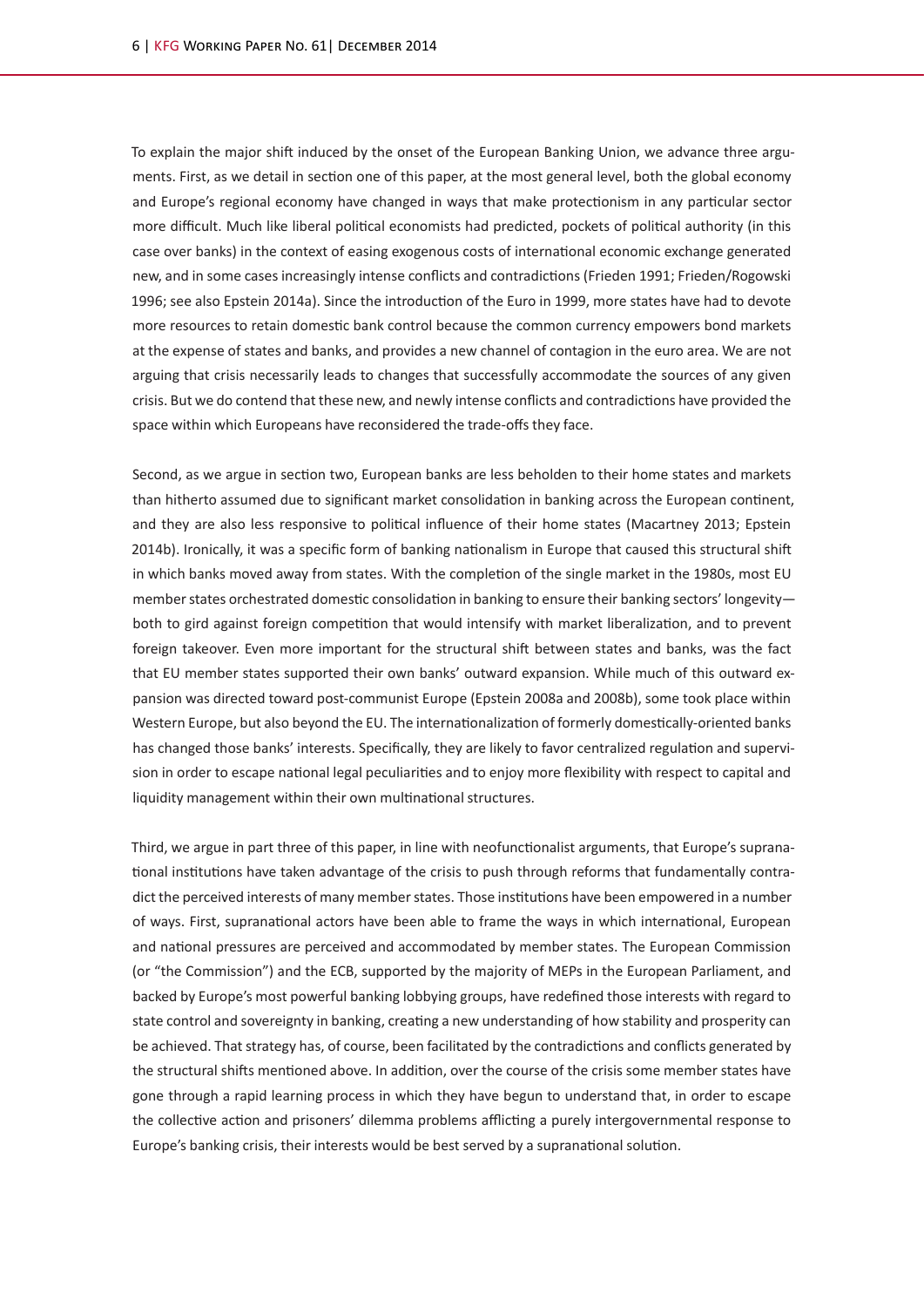In terms of policy dynamics, the European Commission, in close cooperation with the ECB, has, at critical points, used its strengthened position to construct a coalition of EU member states backing a banking union. It has employed well-proven tactics (for example policy venue shopping) to weaken the position of Germany, in order to secure German agreement to centralized banking supervision - even when German politicians and bankers threw up barriers in an attempt to stall ultimate resolution. Thus in section three, we analyze closely three episodes of political conflict and compromise involving the supranational institutions and member states: first, the centralization of banking supervision in the new Single Supervisory Mechanism; second, controversy surrounding the use of the ESM (European Stability Mechanism) to bail out banks and plans for bank recapitalization under the Banking Union; and third, the most contentious issue – the level of authority and sources of financing for bank recovery and resolution. These three episodes in the constitution of the Banking Union (our dependent variable) show some variation, as we would expect, given their different implications for national control over banks and the mutualization of bank debt. While the transfer of sovereignty in banking supervision is almost complete by now, there is still much sparring between the Commission, the ECB and the rest of the pro-banking union coalition with Germany and its allies over banking recapitalization and resolution. In those areas, where the Banking union touches upon political and fiscal union, awkward compromises between EU centralization and national decentralization have arisen. Yet, we argue that the rapidity with which such loss of sovereignty has occurred is nevertheless impressive, and that the policy path taken will eventually lead to more integration at the European level.

# **2. Liberalization and the Rising Costs of Banking Nationalism**

West European states have a long history of banking sector protectionism (Barth/Caprio/Levine 2006: 149-50). Liberalization in the global economy and within the EU has led to the intensification of conflicts associated with national control over banks, as well as rising costs, such as uncompetitive fees and lending rates. According to liberal political economists, we should expect pockets of political authority to be increasingly difficult to maintain within a larger context of liberalization (Frieden 1991; Frieden/Rogowski 1996). Frieden and Rogowski argue that especially since the 1980s, we have seen a dramatic decrease of the 'exogenous costs' of international economic exchange, largely due to free trade agreements, increasing capital mobility and new technologies that make communication and transport both faster and cheaper. Reduced costs of international economic exchange have two effects on protected economies. First, they increase the opportunity costs of not liberalizing markets. As others liberalize, liberalizers themselves benefit from the efficiencies that specialization and exchange generate, while those that opt out do not. Second, reduced costs of international economic exchange raise the relative costs of the products and services that protectionist states produce, making those states less competitive.

As relative prices in the global economy shift because of uneven liberalization, the potential, though not the certainty, for new conflicts increases. The most competitive industries may fight for more market opening if they can get higher prices for their products on world markets than at home. For less competitive sectors the opposite impulse is more likely - these will probably seek to maintain protection and higher domestic prices relative to international ones, that such protection yields. Though Frieden and Rogowski do not rule out that actual policies may not create the greatest efficiency, they do argue that we are more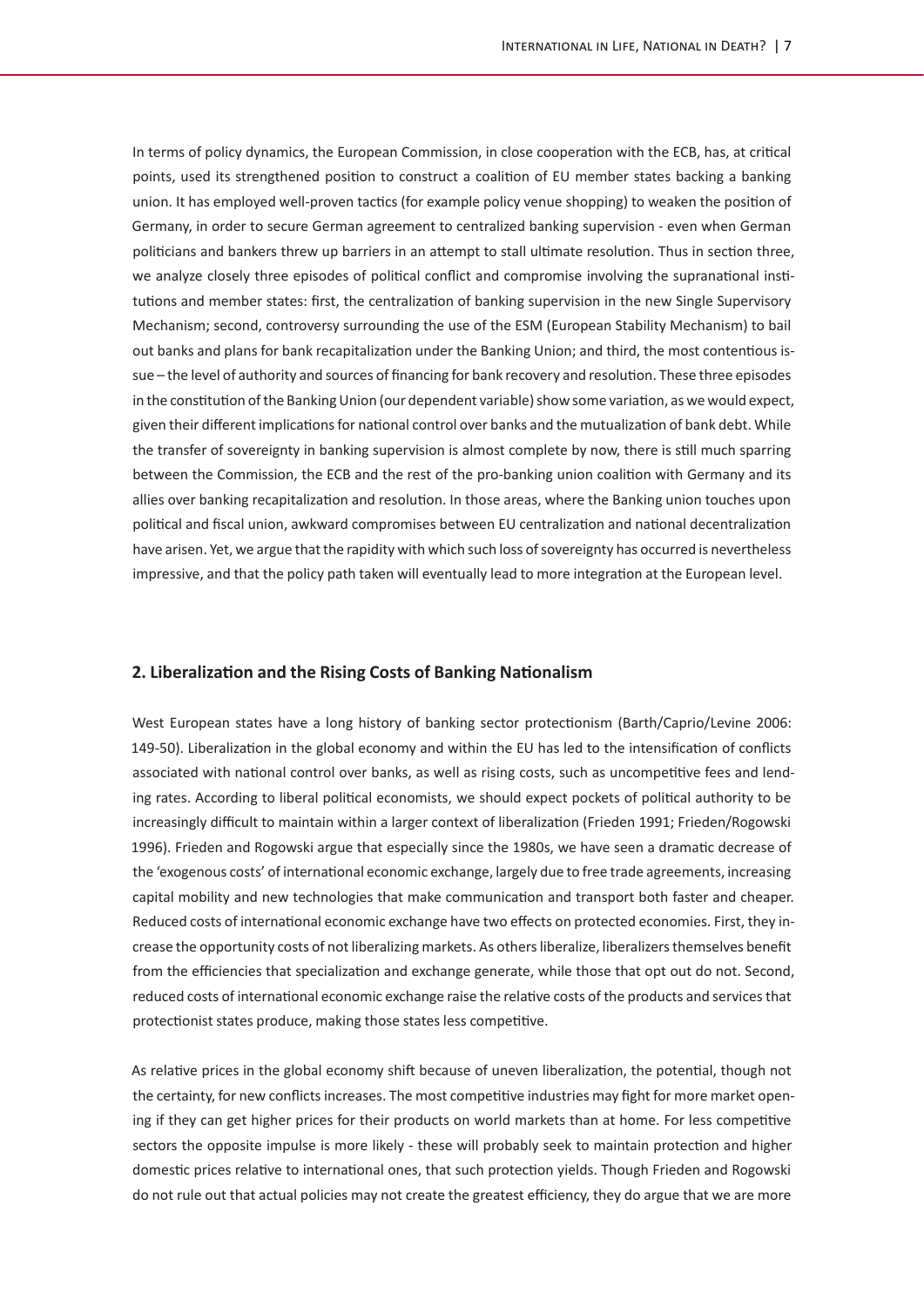likely to observe increased market opening in response to shifting relative prices in democratic societies, where publics - including consumers and taxpayers - wield influence (Frieden/Rogowski 1996: 36, 43).<sup>3</sup>

We argue that it is exactly this shifting of relative prices in the context of increased economic exchange that has boosted the costs of banking sector protectionism and generated new conflicts. Rising costs and intensifying conflict have, in turn, driven policy innovation in the European Banking Union, and more specifically, have lent support for centralized European banking supervision. While centralized supervision represents a changed locus of authority, from national to supranational, it also signals the intensifying use of markets to govern banks. Market logic will be applied more aggressively by a single supervisor at the ECB than by national authorities because the ECB, as opposed to member states, lacks the motivation to maintain particular political affiliations with banks. Two major developments in international economic integration bear on the costs of states maintaining political affiliations with their banks: first, the rise of international capital mobility (Frieden 1991; Goodman/Pauly 1993; Grabel 2003; Frieden 2006; Abdelal 2007), and second, specific to Europe, the introduction of a common currency, the Euro, in 1999.

International capital mobility together with the common currency conspired to turn a classic, though particularly severe, economic shock in 2008 (Kindleberger 2000 [1978]) into an existential crisis for the Eurozone and the European Union. Although the crisis has most often been termed as a sovereign debt crisis, our interpretation is, that the protracted and encompassing nature of the crisis is more directly linked to West European states' attachment to their banks (see also Epstein 2014a). Specifically, international capital mobility has empowered bond traders, whose aggregate movements can change the economic fortunes of states and banks from one day to the next, depending on how much they charge to lend. As yields increase, not only do states face higher borrowing costs, but banks' balance sheets suffer - assuming the banks in question have lent disproportionately to their sovereign. In Europe, given national regulatory authority, this has always been the case (Bini Smaghi 2013; Gros 2013). Thus we arrive at the first major cost associated with banking sector protectionism in the context of increasing international economic exchange: the financial vulnerability of both banks and states by virtue of their political affiliations, as constructed by national regulations and incentives that encouraged domestically-controlled banks to finance their sovereigns (see also Speyer 2012).

The common currency's introduction in 1999 was another form of economic liberalization (like increasing international capital mobility) that created new costs of banking sector protectionism. Because the Euro replaced national currencies, it removed national political control over relative external currency values that is whether to allow market-driven devaluation or defend against devaluation. The elevation of markets and a narrowing of political authority caused by the introduction of the Euro are, in some sense, more dramatic than under the gold standard because, under the latter regime, states had a specified exit option, unlike within the Eurozone (Polanyi 1944; Ruggie 1982; Eichengreen 1992; Simmons 1994; Matthijs 2014). Although multinational banks stand to gain from a common currency because they no longer have to worry about devaluation affecting their assets and liabilities across borders, a more important consideration in nationally-fragmented banking sectors is competitiveness. And indeed, in the absence of adjustment other than internal devaluation, repeated or long-term recessions take their toll on banks' balance sheets,

<sup>3</sup> For an analysis of why broad public pressure is unlikely to matter, see Olsen 1982.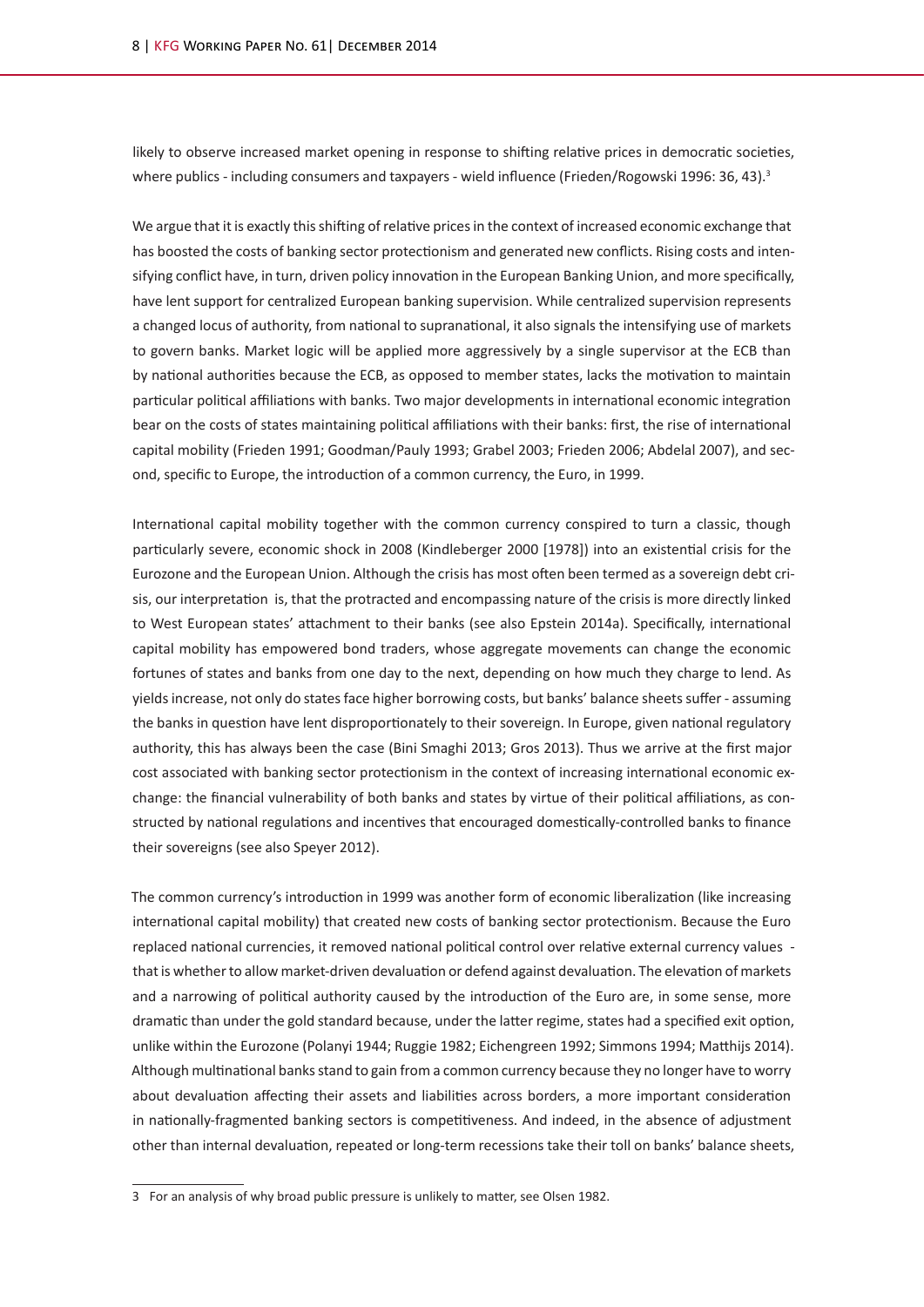increasing non-performing loan volumes and limiting new business activities (Italy is a case-in-point, see Sanderson/Jenkins 2013). Thus, the contradiction in this case lies between a common currency, on the one hand, and nationally-fragmented banking sectors on the other. Banking systems based in recession countries end up compounding the problem of limited adjustment tools, rather than countering it. The second cost stemming from uneven liberalization is therefore limited adjustment.

The contradiction between having a common currency, and thus a single monetary authority, and banking market fragmentation has led to another cost for the euro area - namely the ineffective transmission of monetary policy by the ECB. European banks with cross-border reach have withdrawn their lending from foreign, back into domestic markets. National retreat, a symptom of continuing political authority that guides bank behavior, ran counter to the need for *less* risk concentration in the EU's financial markets, and forced the ECB to bolster the interbank market with its own liquidity provision (Speyer 2012: 3). Member states meanwhile have resisted a hardening of European soft law initiatives in the form of Memoranda of Understanding (MOUs) to help develop a common, cross-border system for the resolution of failed banks (Kudrna 2012). By early 2014, the ECB was still grappling with how to cope with this third cost, ineffective monetary policy transmission, and particularly the problem of "credit-starved small businesses" (Jones/ Barker/Thompson 2014: 6).

Fourth, in addition to limiting adjustment to internal devaluation, the Euro has raised the costs of banking sector protectionism by creating a channel of contagion through which states' vulnerabilities travel. Obviously, there are multiple channels of contagion in the global economic system, and countries do not need to share a currency to experience linked capital account, banking or fiscal crises. At the same time, one could imagine a world before the Euro, in which a crisis in Greece would not unduly raise Italian borrowing costs despite high Italian public debt-to-GDP levels, given Italy's comparatively diverse production profile and strong capital accumulation measures. With the Euro, however, creditors and investors do just not worry about Greek default and exit, but whether other EU member states would also be allowed to leave the Eurozone, given insufficient bail-out facilities. Another contradiction is, therefore, the collectivization of risk through the common currency, without commensurate pooling of responsibility - a contradiction that by 2012 was widely appreciated, but whose effects were anticipated by few (Eichengreen 1993 was an exception). Banks and states that were not regarded as vulnerable before the introduction of the Euro, have therefore become subject to intensive new market scrutiny, following its implementation - the fourth major cost of uneven liberalization. Meanwhile, the Euro itself was imperiled.

Through much of the crisis, at least until 2012, EU member states, as well as the EU's supranational institutions, seemed content to absorb the costs of banking sector protectionism, despite the fact that such policies prolonged and exacerbated the crisis. In particular, states have taken on the enormous fiscal burden of bailing out their own banks, in large measure to keep domestic banks domestic - with the support of the European Commission (Donnelly 2011; Donnelly 2014; Epstein 2013). In theory, at least some of the ailing banks could have been wound down or sold to foreign interests at a much lower cost to taxpayers, states' fiscal positions and the common currency's credibility. In addition, the ECB's long term refinancing operations (LTROs), whose use was expanded on an increasingly liberal basis starting in 2011, reinforced the 'doom loop' in which zombie banks were lending even more money to their fiscally sick sovereigns, much as politicians, including French President Nicolas Sarkozy, hoped they would (Hume 2011; Milne 2011). The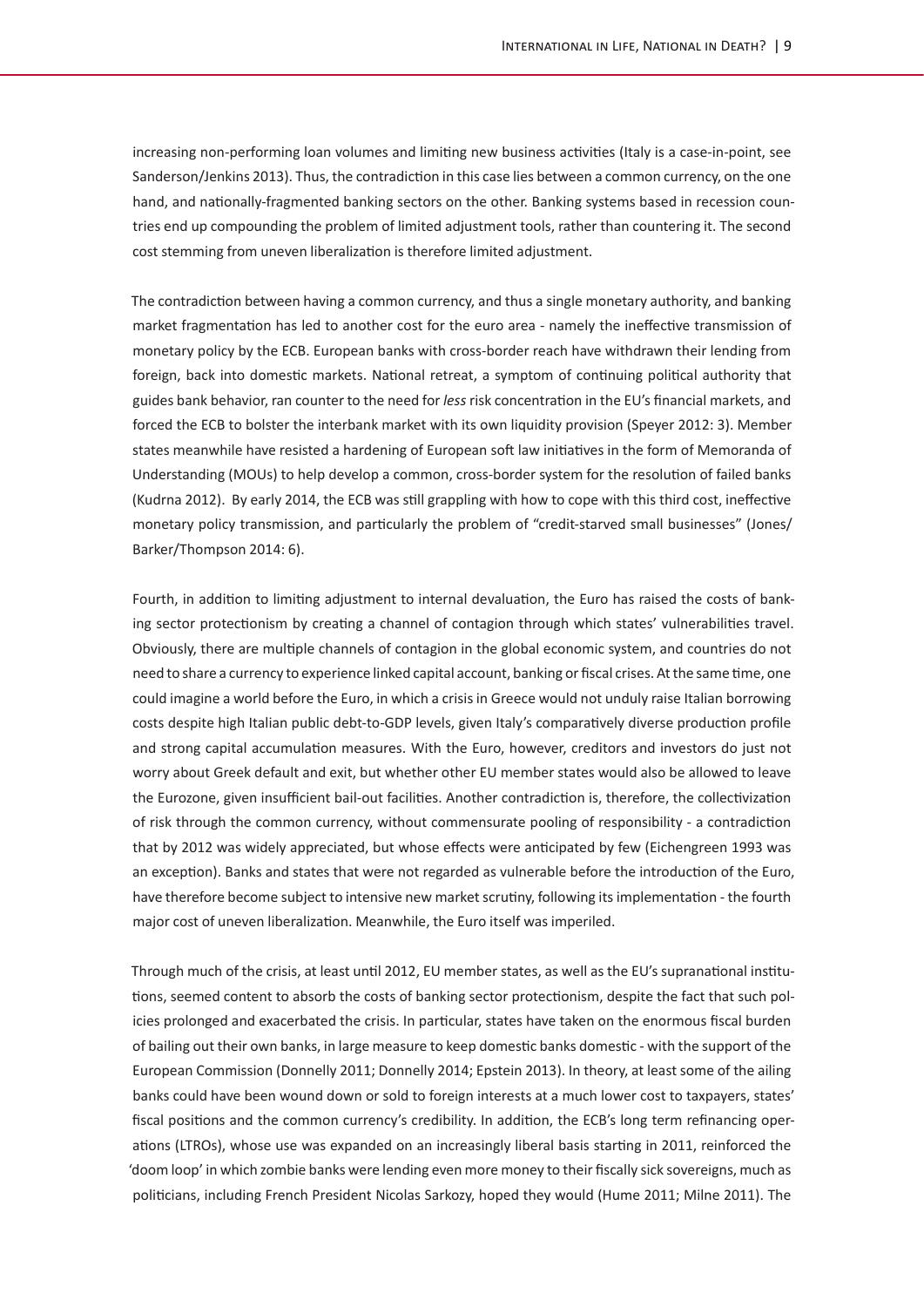trade-off here was that as the ECB's actions lowered peripheral states' borrowing costs by taking pressure off the currency in the short-term, the longer-term effect was to amplify banks' and states' inter-dependent vulnerabilities.

We argue that there is nothing deterministic about the relationship between crisis and functional policy innovation. States and other actors can and do tolerate and absorb the high costs of uneven liberalization for long periods. In North's terms, inefficient institutions often endure when key actors' power positions are at stake (North 1981; see also Streeck/Thelen 2005; and with regard to banking in particular Busch 2009). Our aim, consequently, is to pinpoint changes in the constellation of power and interest that opened the door for the European Banking Union.

# *2.1 Banking Nationalism on the Road to the Banking Union*

We have implied that low levels of foreign bank ownership in the Eurozone's largest economies and West European banking sector fragmentation along national lines are the consequences of purposeful banking sector protectionism. In this section, we wish to prove that such protectionism does, in fact, exist. But we also argue that, paradoxically, states that encouraged banking behemoths with national identities, were, at the same time, sowing the seeds of their own political disenfranchisement. As banks grew through domestic consolidation and then, more importantly, through international expansion, they became less beholden to home political authorities, less responsive to home political entreaties and more interested in standardized regulations and centralized supervision for the purpose of managing their own resources and maximizing profitability.

While Eastern Europe opened its banking markets to foreign investors in the 1990s and early 2000s in the context of post-communist transition and EU accession, Western Europe's largest economies protected high levels of domestic control (see figures 1 and 2). In one example of West European protectionism, Mario Draghi, in 2006 when he was a relatively new governor of Italy's Central Bank, the Banca d'Italia, threatened Italian bankers in strident terms that he would not defend them against foreign investment or takeovers, as his predecessor did. Antonio Fazio attempted to prevent the Dutch ABN AMRO from taking over Banca Antonveneta in 2005 (Bickerton et al.: 2007). Yet, in March 2011, ten months before assuming the ECB presidency, Draghi used the regulatory powers of the Italian Central Bank to thwart the sale of UniCredit's asset management arm, Pioneer Investments, to competing French and British bidders. Instead, he suggested to the Italian banking group finance a marriage between Pioneer and San Paolo's Eurizon Capital Fund (Foster 2011). Apart from its protectionist agenda (inherited, it seemed, from the disgraced Mr. Fazio, who was forced to resign over the ABN AMRO/Antonveneta affair), the Banca d'Italia under Draghi also wanted to safeguard the purchase of Italian government bonds by local investors. The EU's 2006 Banking Directive, which specifically sponsored the promotion of cross-border banking services, paradoxically contained a clause that preserved this kind of protectionism.<sup>4</sup>

<sup>4</sup> Ambiguous language in the 2006 Banking Direction (Art. 19) allows national authorities to block mergers and acquisitions of banks to "ensure sound and prudent management of the credit institution" (Grossman/Leblond 2008: 5).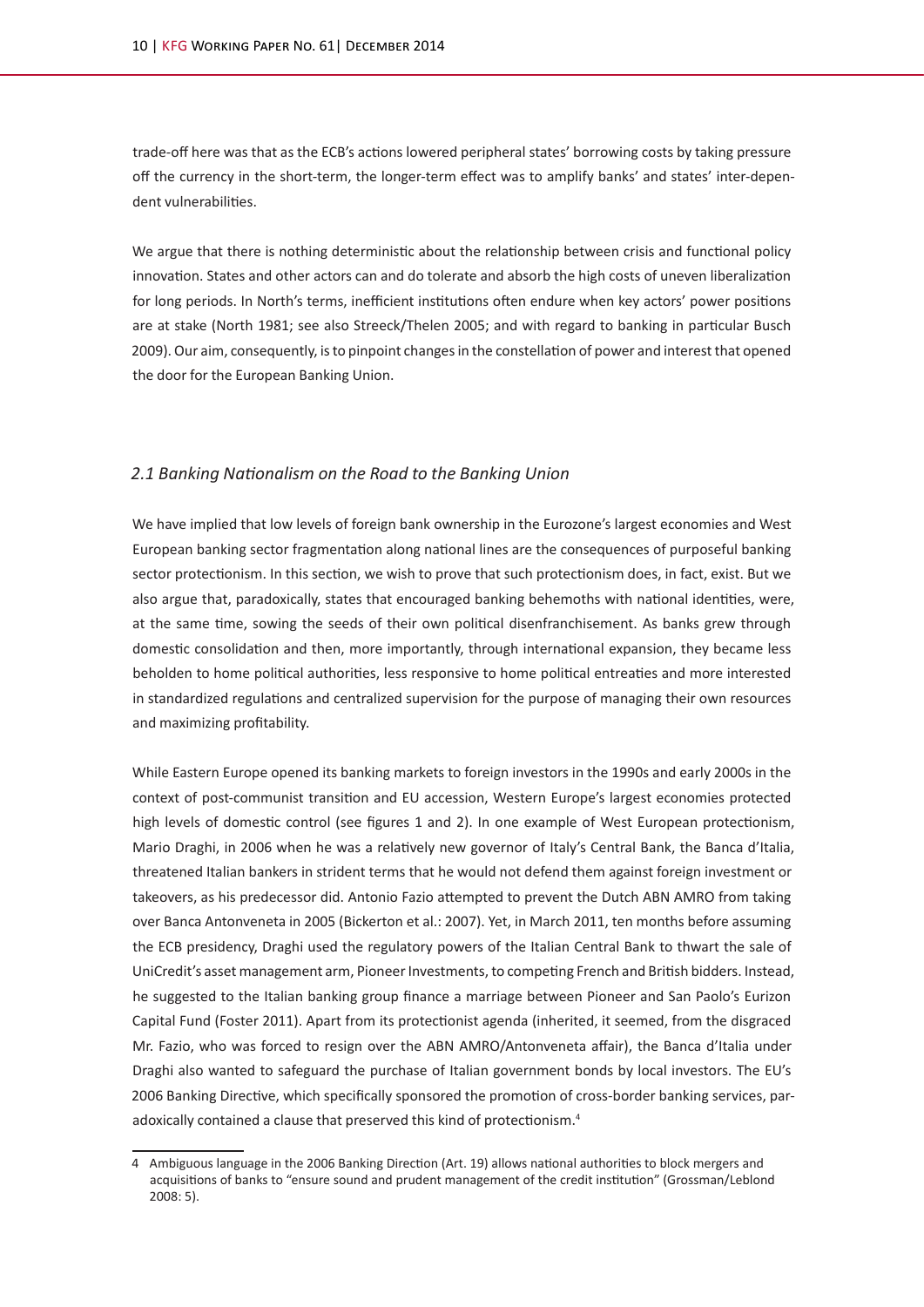| Country         | Percentage |
|-----------------|------------|
| <b>Bulgaria</b> | 84         |
| Czech Republic  | 85         |
| Croatia         | 91         |
| Estonia         | 98         |
| Hungary         | 81         |
| Latvia          | 69         |
| Lithuania       | 91         |
| Poland          | 72         |
| Romania         | 84         |
| Slovakia        | 92         |
| Slovenia        | 29         |

Table 1: Foreign Bank Control - New EU Members

Table 2: Foreign Bank Control - Older EU Members and US

| <b>Country</b>       | Percentage     |
|----------------------|----------------|
| Austria              | 20             |
| Belgium              | 50             |
| Cyprus               | 19             |
| Denmark              | 20             |
| Finland              | 65             |
| France               | 6              |
| Germany              | 12             |
| Greece               | 14             |
| Ireland              | 56             |
| Italy                | 6              |
| Luxembourg           | 95             |
| Netherlands          | $\overline{2}$ |
| Portugal             | 15             |
| Spain                | $\overline{2}$ |
| Sweden               | 0              |
| United Kingdom       | 15             |
| <b>United States</b> | 18             |

On a more systematic level, in 1999, the *Economist* wrote that in "some countries inside the European Union, financial regulators strive diligently to prevent foreigners from buying local banks" (1999: 58). Though by 2013 foreign bank ownership had increased in Western Europe (Goldstein/Véron, 2011: 6), that the EU Economic and Monetary Union "encouraged national authorities to protect their systems by limiting the licenses given to foreign banks" (Bini Smaghi 2013:82). But it was not just via regulation that West Europeans protected their banks. In the Eurozone's  $3<sup>rd</sup>$  and  $4<sup>th</sup>$  largest economies, Italy and Spain, studies have documented how bank privatization proceeded in parallel with a drive to limit competition (Pérez 1997; De Cecco 2009). Politicians, together with local bankers, orchestrated domestic bank consolidation and supported international expansion of their banks to create financial institutions that were impervious to foreign takeover by virtue of their size (Guillén/Tschoegl 2008; Deeg 2012). The situation in Spain, as the EU Single Market was being completed between 1986 and 1993, was typical: Market saturation and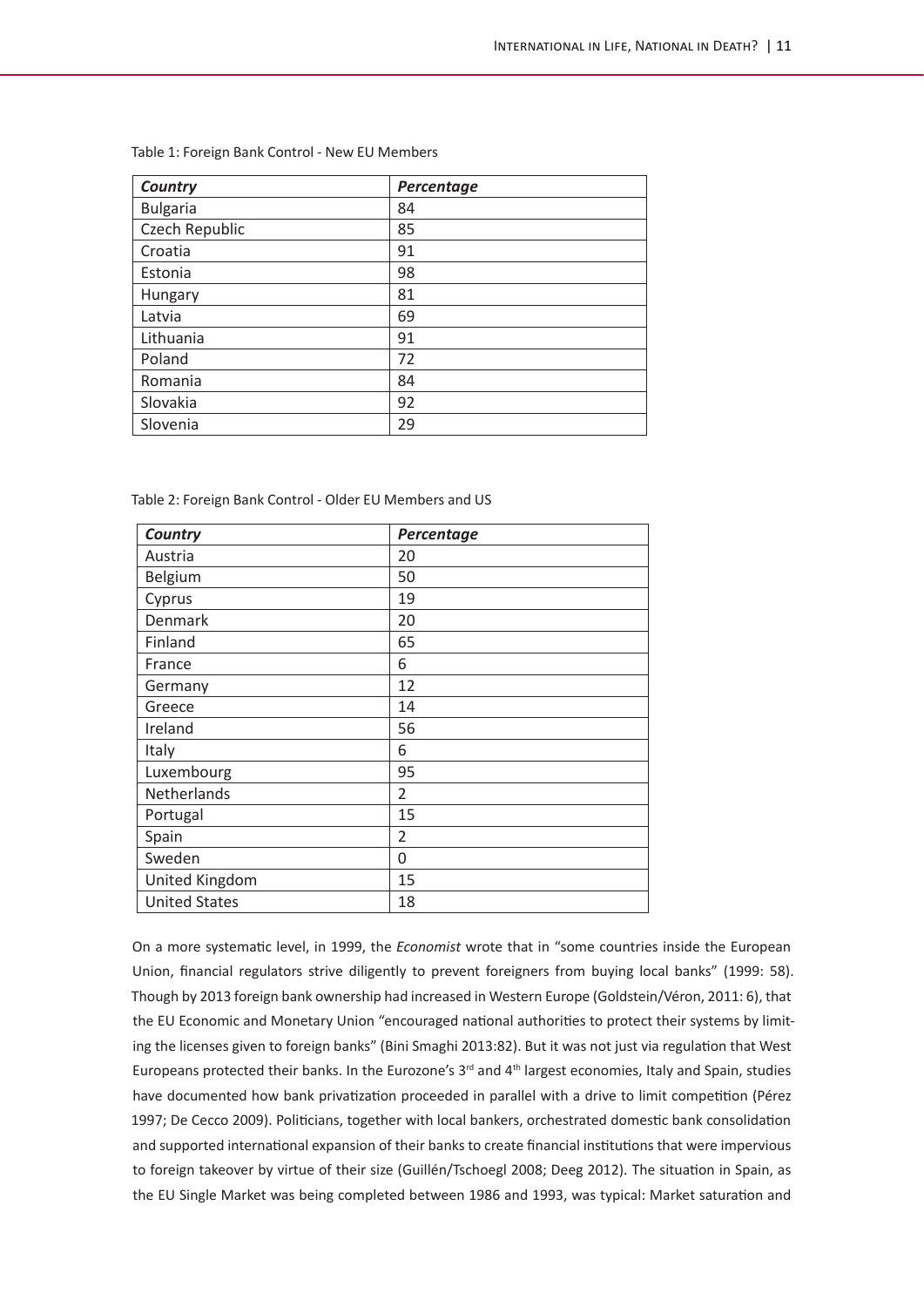the competitive threats that European integration posed were the dual engines of internationalization. Spanish banks were still small relative to their European counterparts, and this played a key role in their strategic thinking. As one Santander executive put it, "We were a takeover target. We needed to grow. We went on a shopping spree" (Guillén/Tschoegl 2008: 74)<sup>5</sup>.

The Eurozone's first and second largest economies, Germany and France, also underwent domestic bank consolidation. In addition, they used their thin markets for corporate control to prevent foreign takeovers. Goyer and Valdivielso del Real (2014) show that France has used deviations from the one-share-one-vote principle to protect national ownership. Germany, meanwhile, was relying on ownership concentration and friendly acquisitions — even when the latter was extremely costly, as was the case with Commerzbank's takeover of Dresdner Bank, just as the financial crisis was getting underway. While in France the state had openly intervened to protect the financial sector, in Germany the state's role was more muted — at least until a series of national bank bail-outs in the context of the US financial crisis. And while Germany's public sector banks have increasingly become subject to market rules through EU regulations, they are still enjoying a series of implicit subsidies, even after the financial crisis (De Grauwe/Ji 2013; Howarth/Quaglia 2014). Even the UK- not a Eurozone member- which has relatively high levels of foreign bank ownership because of its status as a financial center, has protected its small and medium sized enterprise (SME) lending segment with state directives (Busch 2009; Macartney 2013).

West European banking sector protectionism of the kind outlined above suggests the following paradox: politicians have frequently advocated financial integration and pan-European banking supervision, but have, even more assiduously, fought it in practice. This paradox is not limited to the EU's biggest economies. A recent study that examines how banking sectors affect bank bail-outs across four European countries reveals the degree of internationalization in West European banking sectors. In no fewer than twelve EU member states (all in Western Europe), we find levels of banking sector internationalization<sup>6</sup> that are higher than in the United States - and in multiple cases, significantly so (Grossman/Woll 2014: 10). This is true even for relatively small European states, including Greece, Ireland, Austria and Portugal - countries that have historically maintained a critical mass of domestically-controlled banks. In spite of national political and regulatory participation in banking sector protectionism, the subsequent phase in European banking, in which sometimes very small financial institutions ultimately developed significant regional or even global reach, contributed to the shift in banks' interests away from those of their home authorities (see also Spendzharova 2014a). While some highly internationalized banking sectors remained dependent on home governments and taxpayers for extraordinary levels of assistance in the 2008-09 crisis (which amounted to 229.4 percent of the GDP in Ireland's case), there was no correlation between banking sector internationalization and the cost or extent of bank bail-outs (Grossman/Woll 2014: 10f). With broad internationalization in banking activity, banks became increasingly rooted in the fortunes of foreign markets.

<sup>5</sup> In Europe, other banks that followed the strategy of becoming too big to takeover (with some proving more effective than others) included BBV, Argentaria and BCH, all of Spain; ABN AMRO of the Netherlands (Guillén/ Tschoegl 2008: 74); Creditanstalt-Bank Austria, Erste and Raiffeisen of Austria, KBC of Belgium (Epstein 2013); and UniCredit and Intesa Sanpaolo of Italy (Deeg 2012).

<sup>6</sup> 'Internationalization' is measured by the sum of external assets and liabilities as a percentage of GDP. Thus it is indicative not only of international activities but also of the size of the sector relative to the economy. See *Figure 3* in Grossman/Woll 2014:10.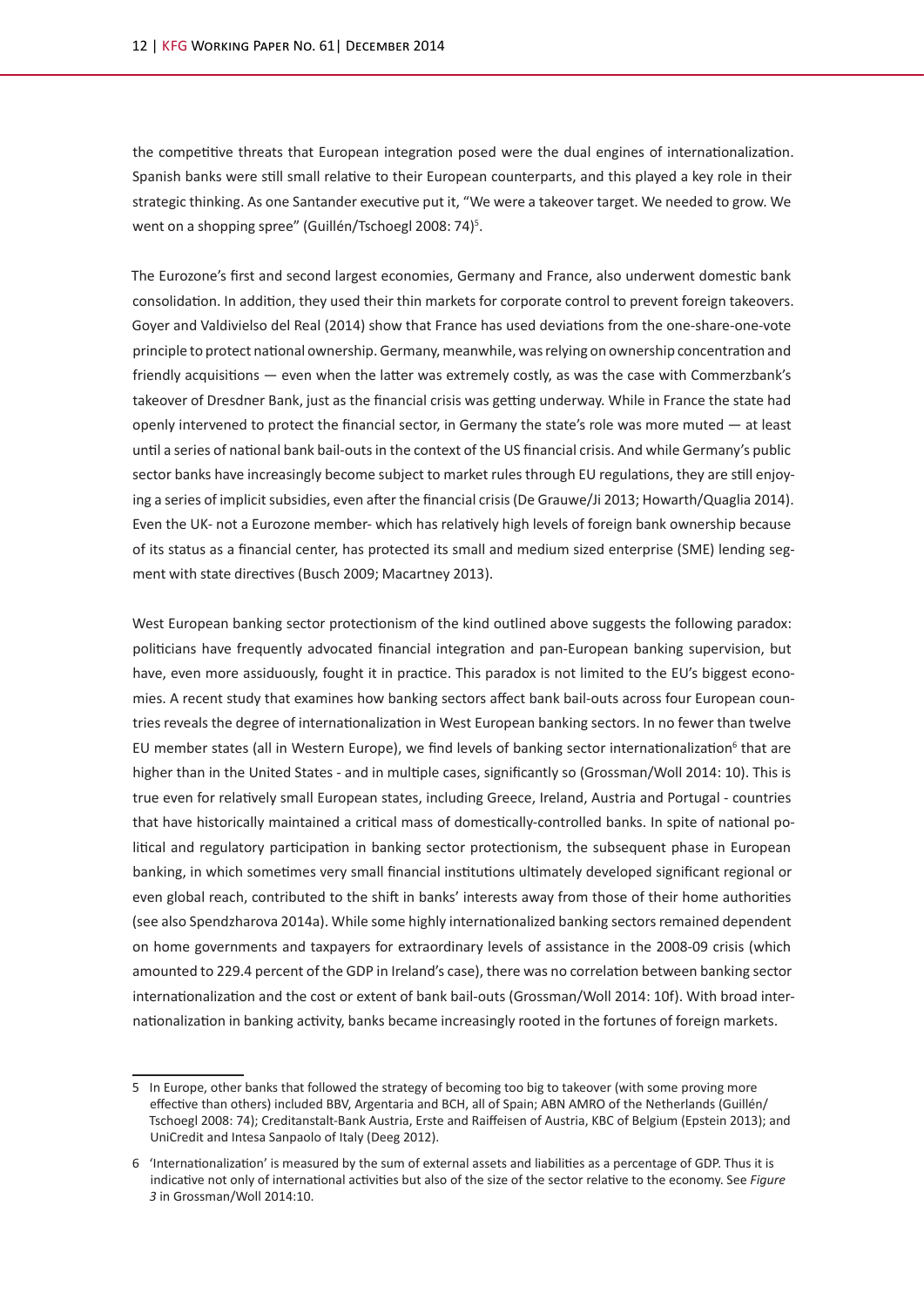Three examples of the diversification of banks' interests away from domestic markets and toward foreign ones are Erste, Raiffeisen (both of Austria) and UniCredit (of Italy), who all belong to the group of the biggest foreign investors in Central and East European banks. From the onset of postcommunist transition and the completion of the Single Market in the early 1990s, these banks all developed significant revenue streams abroad. Additional evidence of their new, foreign loyalties emerged in the 2008-09 phase of the financial crisis, when there were major fears about west European banks "cutting and running" from eastern markets (Epstein 2013). Such a development would have caused incalculable damage to Europe's emerging economies, but also threatened West European state finances and, by extension, the Euro. Fears of financial instability were compounded by West European domestic lending targets for assisted banks (*The Economist* 2009; IIF 2009) and West European regulatory demands that banks shore up capital and liquidity positions at home (Bakker/Gulde 2010).

Unusually, however, the major banks took exception to the urging of a 'home bias' in lending during the crisis.7 In a letter from six major European banks to the European Commission and the then French Minister of Finance, Christine Lagarde, bankers raised the issue of the problem of financing for the real economies in Central and Eastern Europe, noting that countries such as Austria, Italy, France and Germany had taken measures to "sustain the flow of credit to their respective national economies". More critically, they went on to observe that the "more national dimension of these measures is going to enlarge disparities in credit availability between countries and could be ineffective in sustaining the European Economy as a whole".<sup>8</sup> For banks earning between a third and three quarters of their revenues from foreign markets, it is not surprising that they should resist a national logic in addressing an economic crisis.<sup>9</sup>

Returning to the theme of national authorities seeking to balance their own banks' risks against their returns, we find further evidence of how the internationalization of banks has created conflicts with home regulators. In 2011, the *Financial Times* reported that the three big Austrian banks' exposures (in terms of lending and holdings of debt) in the East amounted to more than Austria's GDP and the credit rating agencies were threatening with a downgrade for Austria (Frey/Buckley/Wagstyl: 2011). In response, the Austrian National Bank and the Austrian Financial Market Authority unilaterally imposed higher capital requirements on these banks, as well as limits on loan-to-deposit ratios: 110 percent on any new lending in Eastern Europe (Austrian National Bank (OeNB) and FMA: 2011). Because the new regulations were issued without consulting the banks, the East European hosts of Austrian banks, or even the European Commission, the result was plenty of fury - partly because the measures were discriminatory.<sup>10</sup> Not only would Austria's banks suffer a competitive disadvantage by being required to fulfill Basel III's capital requirement rules six years ahead of the general deadline, but there was no 110 percent loan-to-deposit-ratio limit for domestic lending in Austria. Ultimately, Austria's regulator backed down, and the measures became unenforceable

<sup>7</sup> Normally, foreign banks do cut and run in economic crises (see Roubini/Setser 2004), in part because of national political pressure to boost home lending (Wade 2007). The financial crisis of 2008-09 in Europe was an exception; however, as western banks kept their exposure to East European markets (see Epstein 2013).

<sup>8</sup> The Letter is dated 27 November 2008 and was signed by the CEOs of the following banks: Erste, Raiffeisen, UniCredit, KBC (of Belgium), Societe Generale (of France) and Intesa SanPaolo (also of Italy). Available at: http:// www.ebrd.com/downloads/research/economics/events/Banks\_letter.pdf, accessed 17 October 2013.

<sup>9</sup> Epstein interview with a Raiffeisen banker, 19 April 2012, Vienna.

<sup>10</sup> Epstein's interviews with an Erste banker, 19 April 2012; an OeNB official A; an OeNB official B, 18 April 2012, Vienna.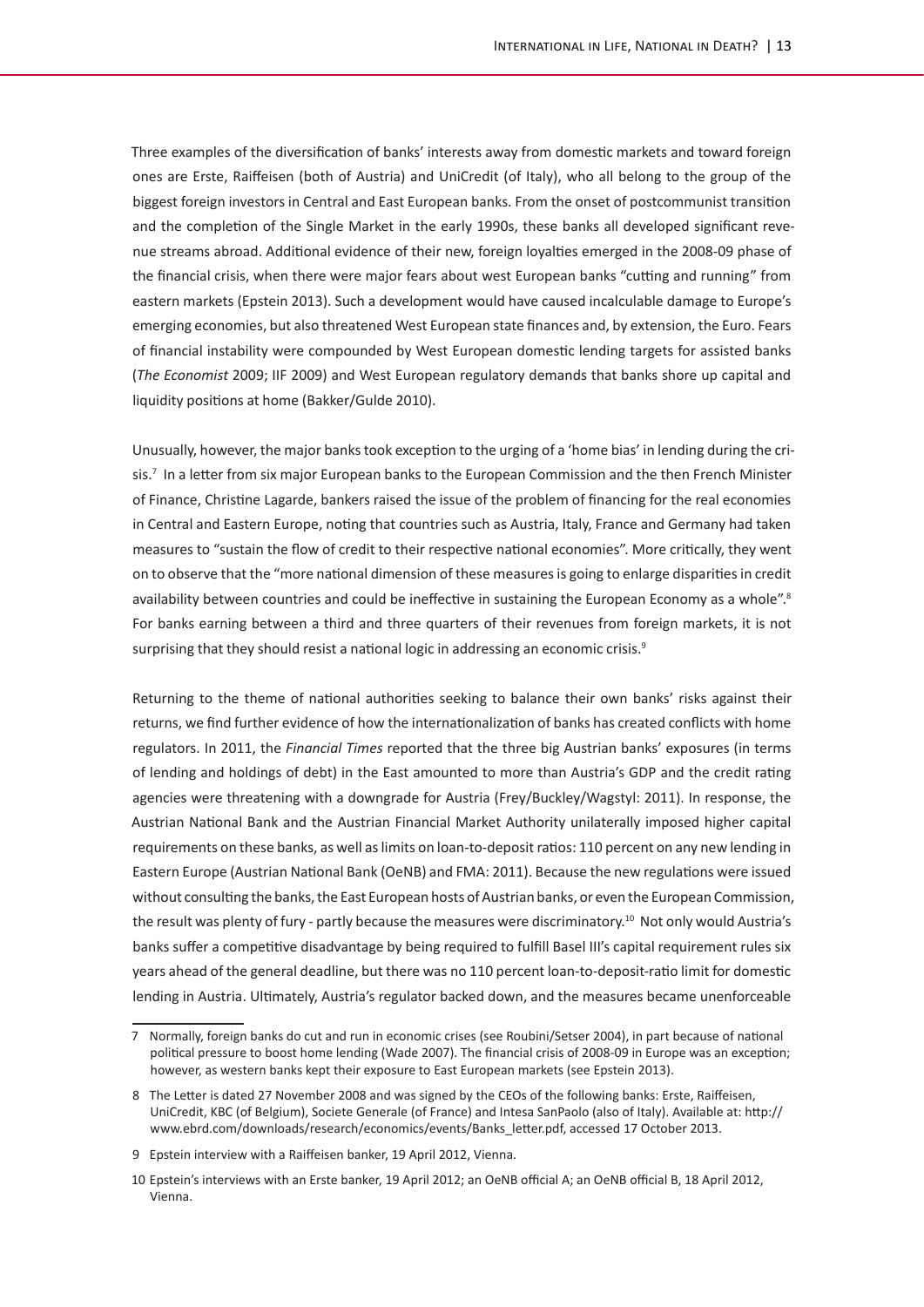guidelines rather than firm rules. Increasing conflict between banks and their home supervisors should, however, not be confused with improved relations between foreign banks and their host supervisors. Bank-host tensions illustrate the extent to which multinational banking groups stand to gain from a single regulatory standard. With respect to the East European market, bankers complain that "capital mobility in Eastern Europe is dead". By this they mean that host countries had either increased or recently enforced liquidity and capital requirements during the crisis in ways that made it very hard for multinational banking groups to either move resources out of those markets, or to make independent decisions about dividend or bonus payments.11 Another banker noted that it took him "nine years to persuade the Serbian authorities that I should be able to take my own profits out of their country".<sup>12</sup> Strains within Western Europe have also driven banks toward banking union. In the fall of 2011, German regulators ordered UniCredit to stop borrowing from its subsidiary in Germany: "The move angered Italy's central bankers and sent the relations between financial authorities into a nose dive" (Enrich/Galloni, 2011).

To be clear, not all European banks perceive benefits in moving toward a single rule book, harmonized regulation, centralized supervision, and diminished national discretion - the hallmarks of the European Banking Union. In particular, primarily domestically-oriented banks, of which there are many in countries as diverse as Germany, France, Italy and Spain, will not enjoy savings from lower costs of compliance that stem from harmonization and centralization. Moreover, domestically-oriented banks care less than their multinational counterparts about being able to move resources easily within their groups because they do not have cross-national considerations. Finally, domestically-oriented banks might even find themselves at a new competitive disadvantage under the European Banking Union because standardized capital and liquidity requirements are inconsistent with their nationally-distinct business models. But, as the foregoing paragraphs have shown, these exclusively domestically-oriented banks are now in the minority in terms of their assets, while multinational banking groups dominate lobbying organizations.

Multinational European banks have therefore launched a public relations campaign to reinforce the message that banking union should be achieved as quickly as possible to coincide with critical discussions among European leaders. In early September 2012, just before the European Commission published its proposal on establishing a single bank supervisor, the chief economist of UniCredit argued in the *Financial Times* that "a common bank supervisor is needed because banks, like most of the corporates they serve, have long ago moved from being national to international businesses, making the existing national supervisors model obsolete" (Nielsen 2012). And in mid-November 2012, just as the single supervisor discussions stalled in the Economic and Financial Affairs Council (ECOFIN), Emilio Botin, the chairman of Banco Santander, complained in the *Financial Times* (2012) that "there is no single banking market [and] Santander has met innumerable barriers to its attempts to expand in Europe. Most Latin American countries have been more open to our investment than many Eurozone member states […]. Banking union is an ambitious, complex and difficult process, both operationally and politically, but we cannot afford to postpone it" (Botin 2012).

<sup>11</sup> Epstein's interview with an Erste banker, 19 April 2012, Vienna. See also Spendzharova (2012; 2014b) on the drive to keep national regulatory and supervisory control in countries with very high levels of foreign bank ownership.

<sup>12</sup> Epstein's interview with a Raiffeisen banker, 19 April 2012, Vienna.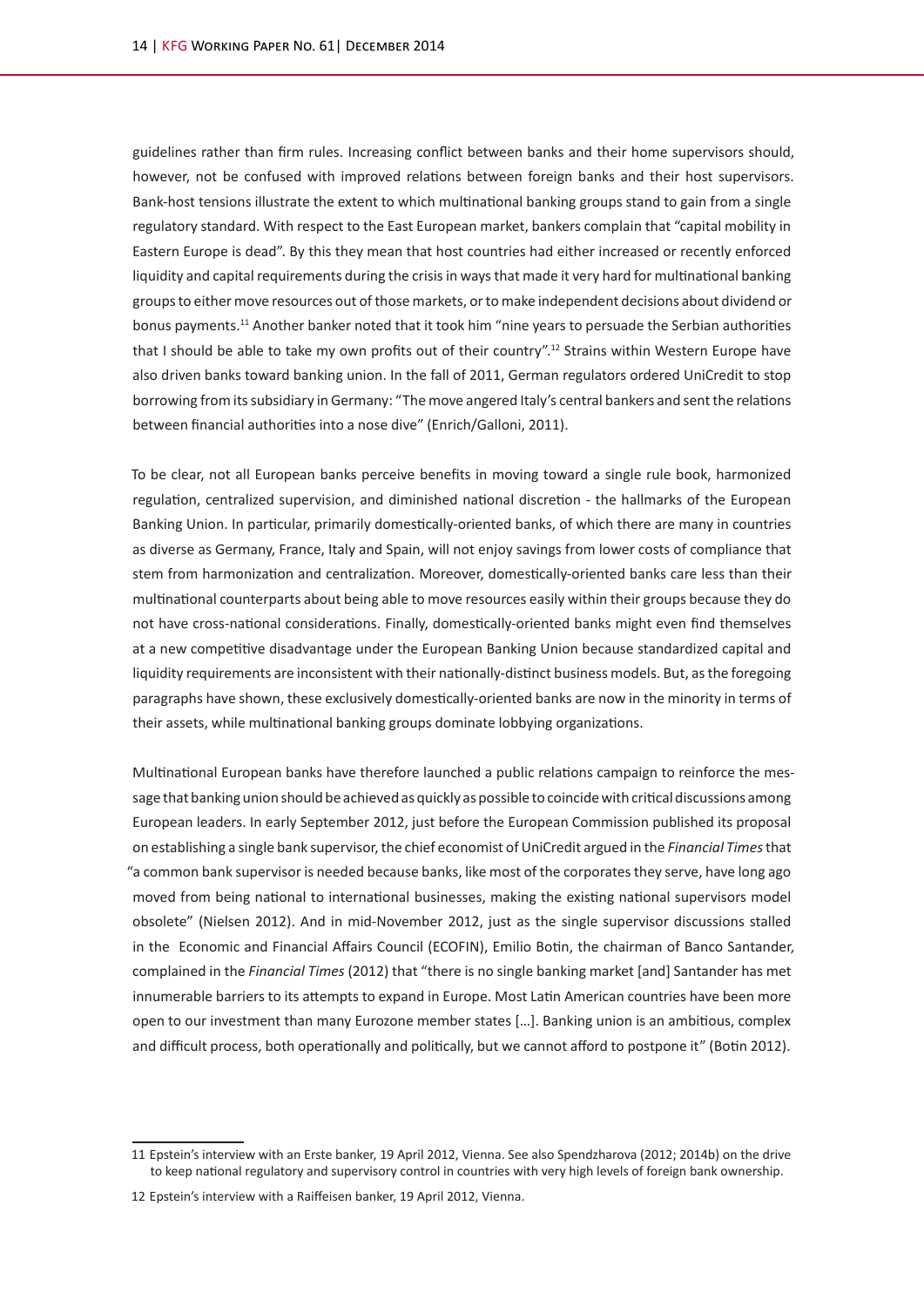The European Banking Federation (EBF) has also become a firm and consistent supporter of all moves towards banking union proposed by the Commission, and advocates the further strengthening of those measures to achieve a high degree of cross-national policy harmonization. Indeed, as press reports, publications and statements by EBF Chief Executive Guido Ravoet reveal, the EBF has acted as a kind of cheerleader for the ECB and Commission regarding both the Single Supervisory Mechanism and the Single Resolution Mechanism (Ravoet 2014: 13f). The EBF has even played down the need for those banking union innovations that have not yet been achieved by the supranational authorities – such as the single European deposit guarantee, which many critics of the achievements to date have called the cornerstone of any 'real' banking union.<sup>13</sup>

This support has been invaluable in allowing the Commission to progress from allowing national initiatives to prevail in the first phase of the crisis (before 2010) to a second phase in which the clear intent is to transfer sovereignty to the supranational level. Nevertheless, we are not arguing that multinational banking groups have gotten everything they want from financial regulations after the crisis. The increase in regulation, especially in the form of more robust capital requirements, necessarily cuts into banks' profitability. Moreover, national discretions over regulatory standards remain (ESRB 2014: 21). Still, from the multinational banking groups' perspective, more harmonization and deeper single market integration is preferable to less, which is why they have consistently lobbied for that outcome (Corporate Europe Observatory 2014).

Banking nationalism in Western Europe, which was meant to allow states to retain control over financial power, has had the actual effect of first creating national banking champions that then became internationalized actors, increasingly market-oriented, with a diminished interest in privileging their home market over foreign ones. These frayed political ties between banks and states are consistent with recent research showing increasing market pressures on banks, which to diminishing extents can serve the traditional social function of "patient capital" identified in the comparative political economy and Varieties of Capitalism literature (on the first point, see Hardie et al. 2013; on the latter, see Zysman 1983; Hall/Soskice 2001). With bank internationalization, the interests of key actors in the debate over banking union have merged with those of the EU's supranational institutions. With at least one potential veto-player in banking union, the large transnational banks, effectively sidelined, the European Commission and the ECB have had more room to maneuver in favor of deeper integration.

# **3. Building the Banking Union: The Politics of Pooling Sovereignty and Centralizing Power**

Centralized EU banking supervision, which has long been proposed by the European Commission, was clearly set out in a European summit at the end of June 2012, then detailed in the Commission's "Roadmap towards a Banking Union" in September 2012. It was formally embraced by European governments in their mid-October 2012 summit agreement (European Commission 2012). At that summit, European leaders set out to move ahead with the first steps towards a European Banking Union, specifically the creation

<sup>13</sup> See, for example, 'Banking on a New Union: The Promises and Pitfalls of the Euro Zone's Next Big Idea', The Economist, December 14, 2013.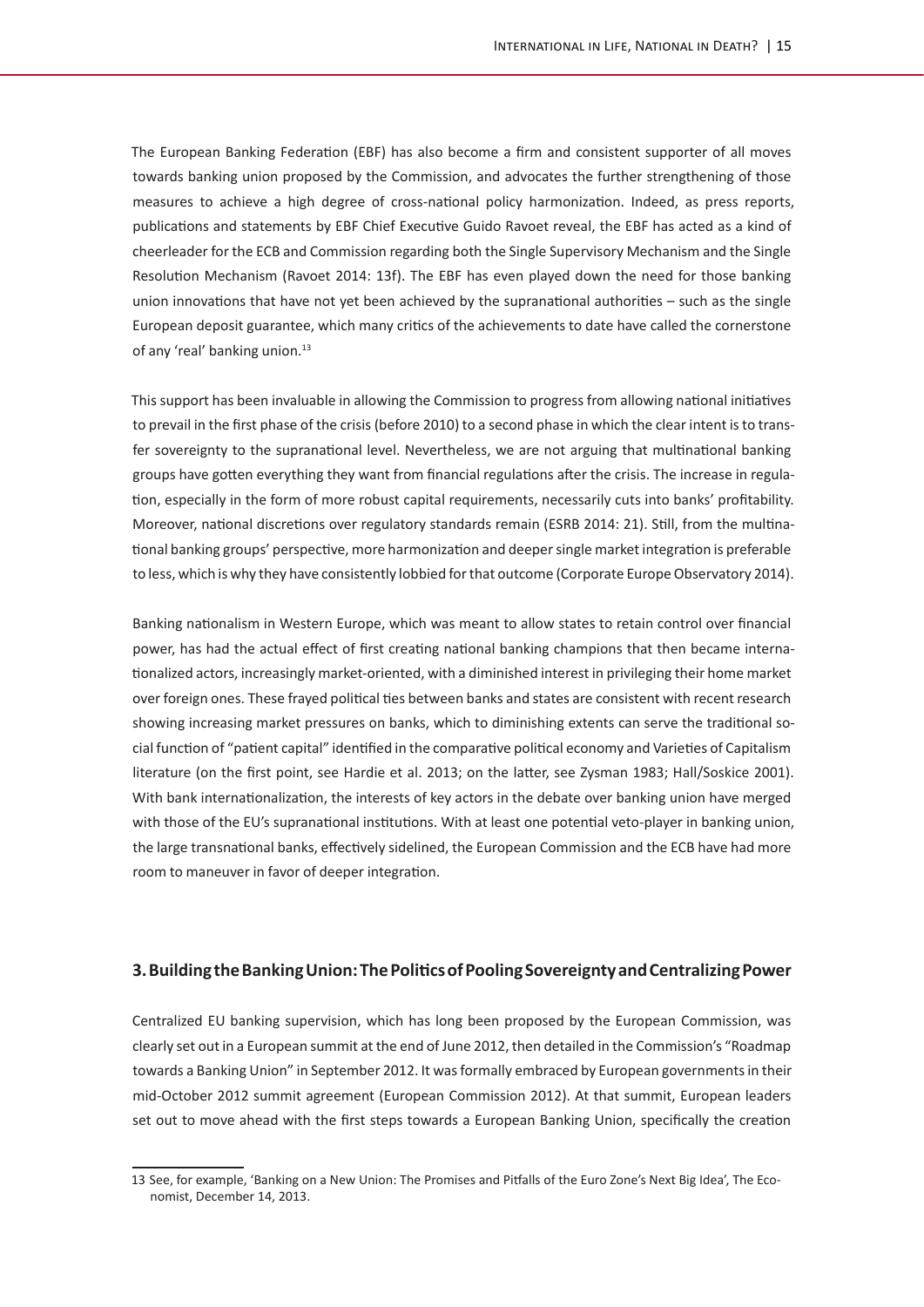of a SSM for the Eurozone's approximately 6000 banks under the auspices of the European Central Bank. For individual banks, support from the €500 billion European Stability Mechanism (ESM), the permanent Euro bailout fund, would be conditional on their supervision being removed from national jurisdiction, a huge incursion on national sovereignty. This was a momentous set of commitments. For as Nicolas Véron has observed, surrendering banking sovereignty may be even harder for states than agreeing to monetary union. A functioning banking union in Europe would not only mean abandoning government influence over national banking systems, but also accepting important elements of fiscal union (through cross-border liabilities and transfers) and therefore a move towards political union as well (Véron 2012).

We argue that the European Commission and the ECB have exploited the costs of the European debt and currency crisis to consolidate their power.<sup>14</sup> The European Commission, since 2012, has enjoyed the support of peripheral countries (Ireland, Italy, Greece, Spain and Portugal), led by France, who favor, for reasons of national solvency, as rapid and complete a move towards an expansion of bank rescue funds at the European level as possible, and are willing to accept the transfer of sovereignty quid pro quo that implies. A northern camp, led by Germany, but also including the Danes, the Dutch and the Finns, has attempted to block both the transfer of sovereignty and the potential transfer of more funds from creditors to debtors that banking supervision and resolution threaten. The second camp enjoys the power resources conveyed by German leadership. But it has been weakened by the fact that both the Commission and the ECB, as well as the European Parliament and European banks have created a coalition in favor of centralization. The balance of power between the two camps has also favored the former over time because creditor country banks have been so heavily involved in financing the debt of the debtor countries, making their own banking systems vulnerable to the collapse of the latter's financial systems.

The second source of the Commission's increased influence derives from a combination of its constitutional powers of legislative preparation and proposition, its mastery of a complex field of policy, and its ability to engage in venue shopping in order to bypass or weaken potential vetoes. Banking, after all, is a highly technical area, and the Commission has been very ambitious in launching detailed initiatives and legislative proposals, coupled with an integrationist spillover rhetoric of "completing the unfinished project" of establishing the Single Market and the single currency (Vilpišauskas 2013). This rhetoric has been coupled with a TINA ("there is no alternative") discourse, reinforced by both the ECB and the economic and finance committees of the European Parliament.

The ECB has also accrued new powers during the crisis (Yiangou/O'Keeffe/Glöckler 2013). In addition to the rapid fulfillment of the mandate established in the mid-1990s, which has not resulted in a need for constitutional revisions behind this expansion of power, the mandate was complemented by a banking supervisory role at the end of 2012. The ECB managed to defuse the crisis in the financial markets after 2010 when the prospect of Greece, and eventually also Portugal, defaulting on their debts became very real. The ECB also stepped in to prevent a Europe-wide banking crisis in 2011 and 2012 by providing tranches of low interest rate loans to banks amounting to some €1 trillion through its Long-Term Refinancing Operations

<sup>14</sup> Many observers argue either that intergovernmentalism in the crisis has weakened the Commission or that the Commission has been careful to act conservatively in the crisis (for example Hodson 2013). Others (notably Scharpf 2013) go further than we do and argue that the Commission has gone beyond its mandate and, strengthened by the new reverse-Qualified Majority Voting rule in the Council, has assumed almost dictatorial powers. There is less disagreement, however, regarding the strengthening of the ECB during the crisis (for example Yiangou/O'Keeffe/Glöckler 2013).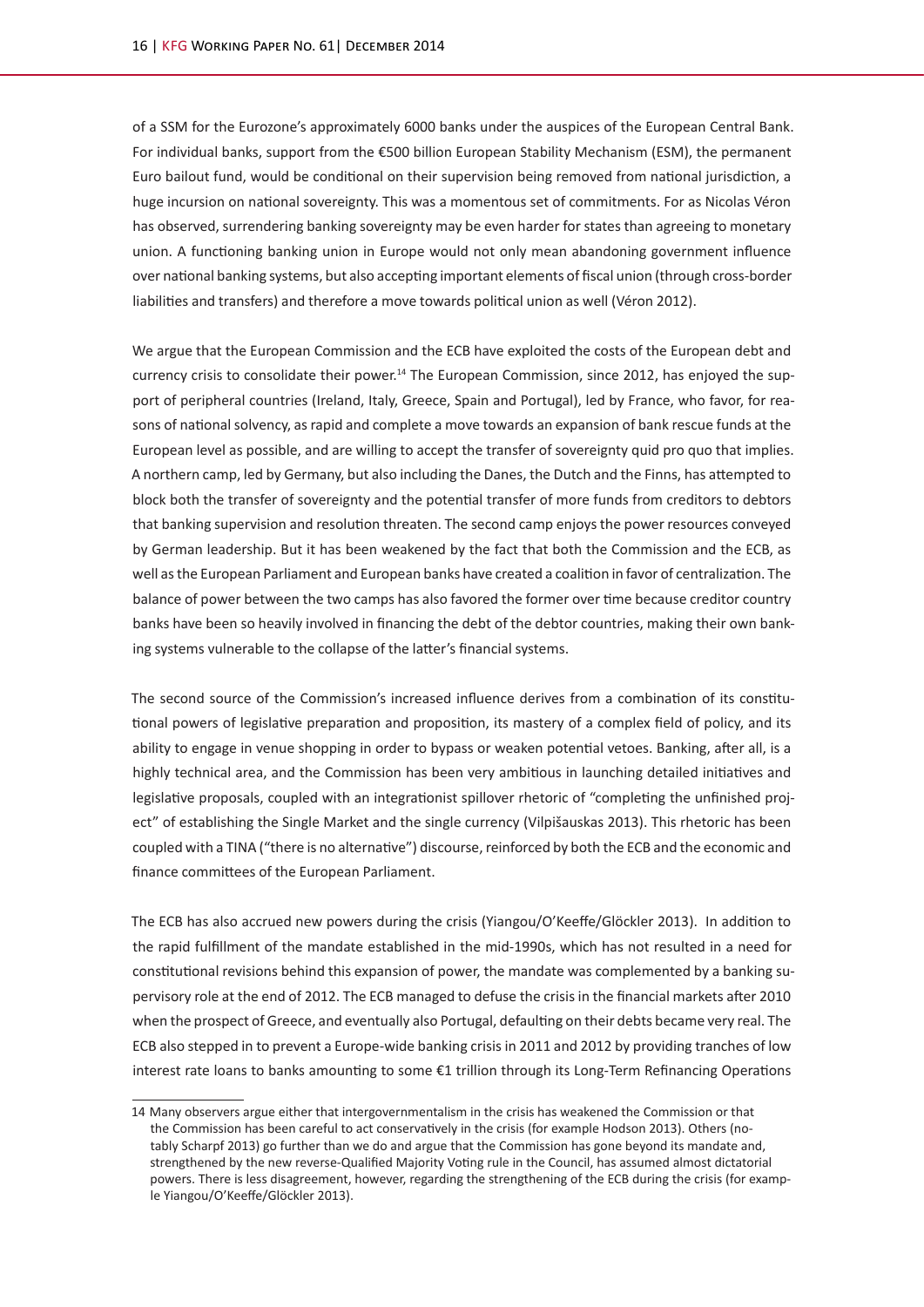(LTROs). Finally, the ECB, together with the European Commission and the IMF, is also a member of the Troika that has managed and supervised multiple bail-outs in the Eurozone.

Despite the exigencies of the crisis, thwarting of the SSM by member-state opposition might have been possible. In fact, many observers and analysts believe this is precisely what happened, arguing that intergovernmentalism has dominated Europe's crisis response, with Germany posing the main obstacle to banking union. In reality, as we show in detail below, the Commission and the ECB have achieved pretty much everything they have sought in banking union policy innovation.

What we emphasize in the evidence below is that the Commission has been able to retain the Community method of policy making, despite Germany's consistent attempts to push banking union deliberations into intergovernmental channels. The Commission has retained control by exerting direct pressure on Germany's allies with arguments about the correct distribution of constitutional competences in the EU treaties and by using QMV in the Council of Ministers to pry the Dutch and the Finns away from their German colleagues (cf. Scharpf 2013).15 In addition, the Commission has used venue-shopping (Baumgartner/Jones 1993) to bypass forums with high levels of technical expertise (in this case, ECOFIN). Instead it has sought to secure broad agreement in an intergovernmental forum, the European Council, so that it would subsequently be difficult for Finance Ministers to renege on commitments made by their Heads of State or Government. Such strategic venue-shopping has not only been used for the introduction of centralized bank supervision, but also for the ESM and the future resolution authority.<sup>16</sup>

In asserting this argument, we are clearly contradicting a more pervasive view that the emergence of the European Council as a major policy deliberating and bargaining forum in the crisis reveals the triumph of an intergovernmental logic in the workings of the European Union – to the detriment of the standard Community method of policy making. We support our claim by looking at several key episodes in the construction of the banking union: awarding EU banking supervisory powers to the ECB; allowing the ESM, the successor to the EFSF, to recapitalize banks; and the creation of a banking resolution system, comprising a Single Resolution Board and Fund.

# *3.1 The Single Supervisory Mechanism*

Beginning with the Single Supervisory Mechanism, the German government, which originally agreed to the creation of an SSM in a summit of EU leaders in October 2012, but then fought against its implementation, has gradually given way to a more expansive notion of ECB banking supervision than it had originally deemed acceptable. The German Government and its allies were opposed to the ECB supervising all banks and not just cross-border ones (especially German local and regional banks). The Commission, France and the smaller member states wanted all banks supervised by the ECB. The French were opposed to the possibility of unequal treatment of different member states given that its own banking system is dominated by five very large banks that would all fall under direct ECB supervision (Howarth/Quaglia 2013).

<sup>15</sup> Epstein-Rhodes interview with a European Commission official, September 2013, Denver, Colorado 16 Epstein-Rhodes interview with a European Commission official, September 2013, Denver, Colorado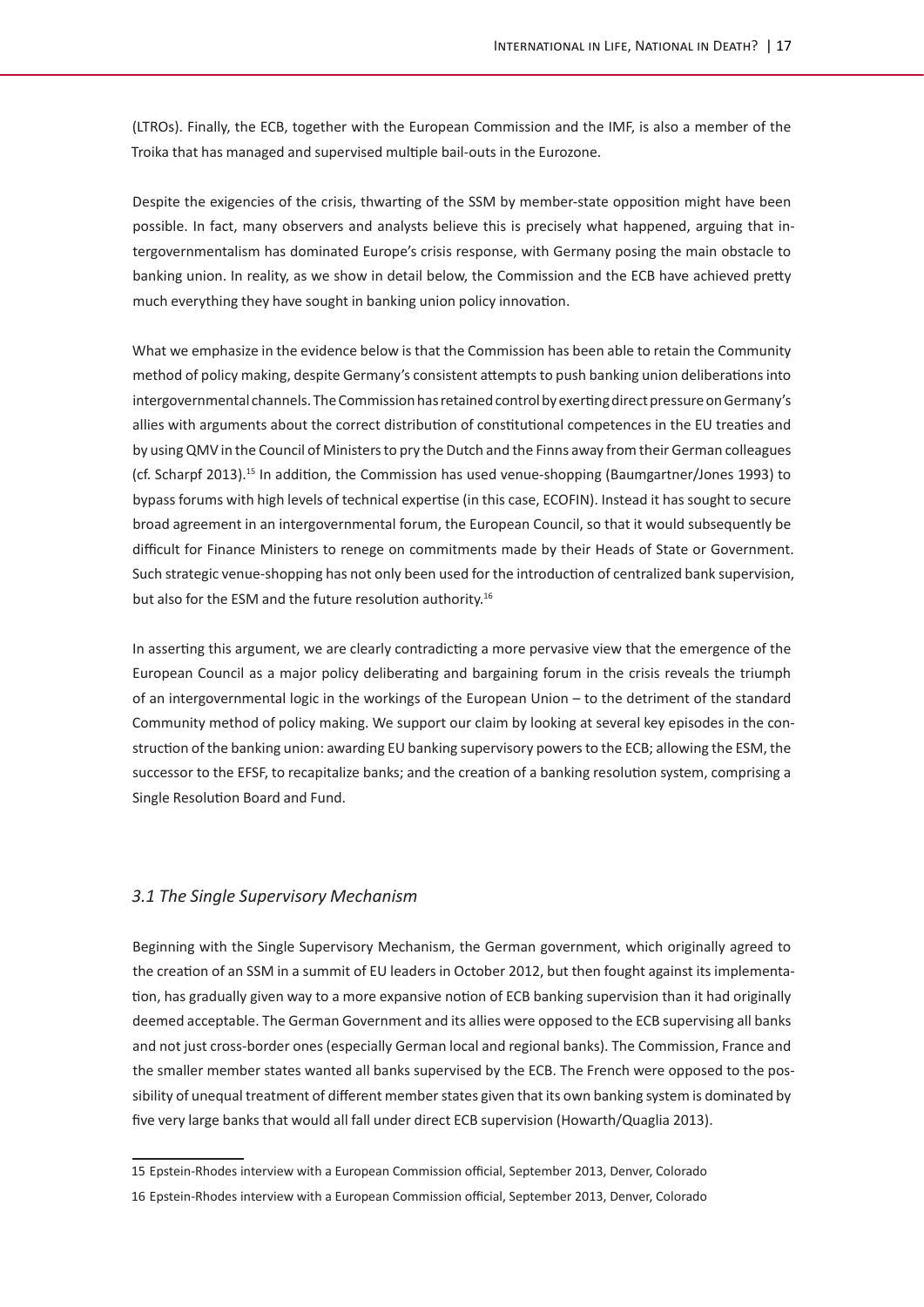In early December 2012, as discussions got underway in ECOFIN, German Finance Minister Wolfgang Schäuble announced that his government would oppose full supervision, stating that "[i]t would be very difficult to get approval by the German parliament if [the deal] would leave the supervision for all the German banks to European banking supervision. Nobody believes that it would work" (EUobserver 5 December 2012). On 6 December 2012 ECB President Mario Draghi fought back, arguing in line with the Commission, that it was crucial for the new supervisor to supervise all 6000 banks in the Eurozone in order to boost market confidence. He also tried to take a conciliatory stance by stating that the ECB's position was not all that different from Germany's, which holds that as the systemic significance of a bank increases, there will be more scope for supervision solely at the central level. The Germans responded by saying that, although they wanted the ECB to have real auditing powers, national supervisors should be in charge of smaller banks - in line with lobbying from the German *Landesbanken* (regional banks) and *Sparkassen* (savings banks) that regulation should follow a subsidiarity principle, and remain as close to the object of regulation as possible.

In a compromise drafted by the Cypriot EU presidency, banks with assets worth more than €30 billion and engaged in cross-border activities should be under ECB supervision, while the rest remained under national supervision. "Ultimate responsibility" should lie with the ECB (EUobserver 10 December 2012). However, Germany (and its allies) argued that the threshold for supervision should be set closer to \$50 billon. And they also exerted pressure in order to postpone the ECB's supervisory role until July 2014. Meanwhile, there were also divisions within the German camp that would endure through other banking union controversies. While German Central Bank President Jens Weidmann consistently argued for a treaty change to give the ECB new powers, the German Government held that the treaty base was acceptable (EUobserver 13 December 2012). Even after the final deal was struck in mid-December 2012, Weidman stated that he was "not convinced that the ECB council is the optimal authority to decide when a bank has to be closed down or not" (EUobserver 18 December 2012).

The final agreement achieved on 13 December 2012, departed significantly from Germany's original position and that of its allies. It was decided that the ECB would be responsible for the SSM and have direct oversight of Eurozone banks – to be carried out in close cooperation with national supervisory authorities. Direct supervision was to concern the 200 largest Eurozone banks (including groups), but the ECB could step in and, if necessary, supervise any of the Eurozone's 6000 banks. The starting date for ECB supervision was set for January 2014, later than indicated by EU leaders in October, but sooner than had been requested by the German government. And it was the €30 billion threshold for supervision, rather than the €50 billion the Germans had called for, that was entered into the document. To placate the German group, and to resolve disputes between the ECB and national supervisors, a mediation panel was created. To ease German concern about the independence of the ECB, a special supervisory board was to be set up to separate its monetary policy role from bank supervision. As for Germany's aim to protect its *Landesbanken*  from ECB supervision, all German *Landesbanken* (along with many other Eurozone cooperatives and national or local government-controlled banks, including savings banks) were placed on the list for the ECB's 'Comprehensive Assessment' (including an Asset Quality Review, or AQR, stress tests and a 'supervisory risk assessment') announced in October 2013 (Véron 2013a, 2013b). The German Bundesbank remained unhappy about these developments, and as late as July 2013, its monthly report continued to reiterate its skepticism of ECB's combining supervisory powers and monetary policy tasks (EUobserver 23 July 2013)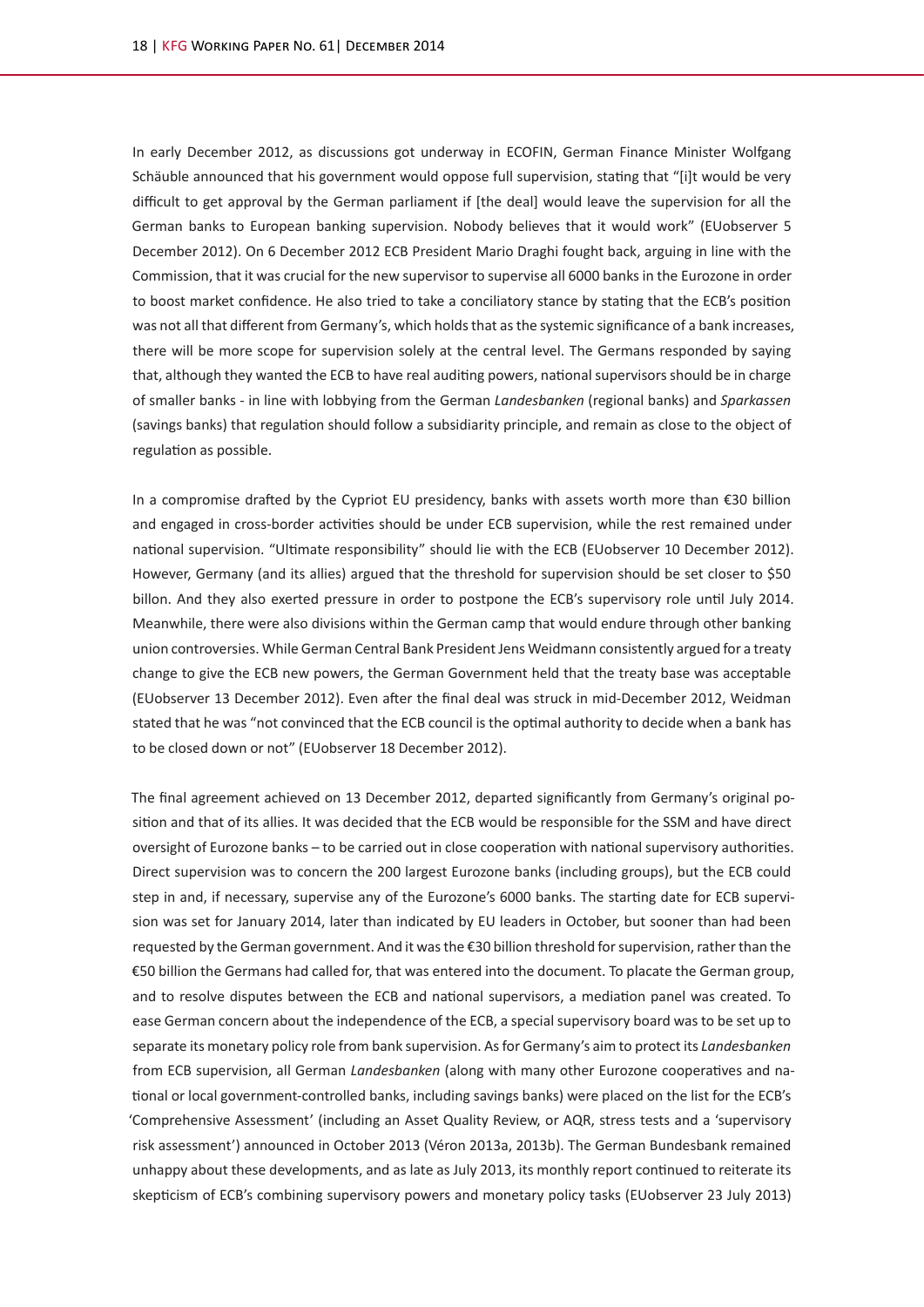- to little avail. A major shift in sovereignty had occurred, with enormous consequences for the national control of banking systems.

# *3.2 The ESM and the Recapitalization of Banks*

The ESM replaced the EFSF in September 2012 and was to have full lending capacity of €500 billion by 2014. Member states of the ESM could apply if their financial sector was in difficulty, but bail-outs were to be linked to conditionalities. The Commission proposed that the ESM should be used to support failing banks directly. The temporary EFSF and the permanent ESM in operation from late September 2012 fell short of French ambitions (Howarth/Quaglia 2013: 104, 111) and were given more restricted mandates: they were allowed to purchase sovereign debt only on secondary markets.

Merkel agreed reluctantly to set up the permanent ESM, in return for a demand that countries sign up for the so-called fiscal compact – a short treaty enshrining budget discipline into national law – and bail outs were supposed to be conditional on a country first ratifying the compact. Following the establishment of the ESM in March 2012, there were numerous challenges to it, for example from the Dutch Court of Auditors and multiple complaints from Germany, destined for the German Constitutional Court in Karlsruhe. The Karlsruhe court had already ruled on the EFSF, however, arguing that it did not contravene the German Constitution (7 September 2011). Therefore, it was unlikely to come to a different judgment on the ESM.

In late November 2012, European Council President Herman Van Rompuy published a paper titled "Towards a Genuine Economic and Monetary Union", which largely aligned with French policy preferences. It called for the quick adoption of a legal framework by early 2013 to allow the ESM to begin direct bank recapitalizations by spring of the same year. However, somewhat earlier, in late September 2012, the German, Dutch and Finnish governments had made it quite clear that they opposed any agreement enabling the ESM to recapitalize banks without prior agreement on an adequate regulatory and supervisory framework and reinforced fiscal policy rules. Banks in difficulty should remain the primary responsibility of their governments. The ESM was only to be used to help banks facing difficulty in the future - arising under supervision of the ECB in a new banking union (Howarth/Quaglia 2013: 112).

In fact, despite German opposition to using the ESM for bank recapitalization, in early June 2012 the Eurozone Finance Ministers had already agreed to release up to €100 billion for the recapitalization of Spanish banks from the bail-out funds without an accompanying austerity program. And in early December even Germany had announced its willingness to accept an immediate and exceptional recapitalization of four nationalized Spanish banks – transferring €39.5 billion from the ESM to Spain's "fund for orderly bank restructuring (Howarth/Quaglia 2013: 112). This appeared to be a case of the circumstances overwhelming German principles. Nevertheless, Germany and its allies continued to fight a rearguard battle over the institutionalization of what it clearly saw as short-term and ad hoc crisis measures. The problem was that, having agreed to a supranational solution in the case of Spain, the coordinating capacity of the supranational institutions had been affirmed, and there was no alternative for Germany to appeal to.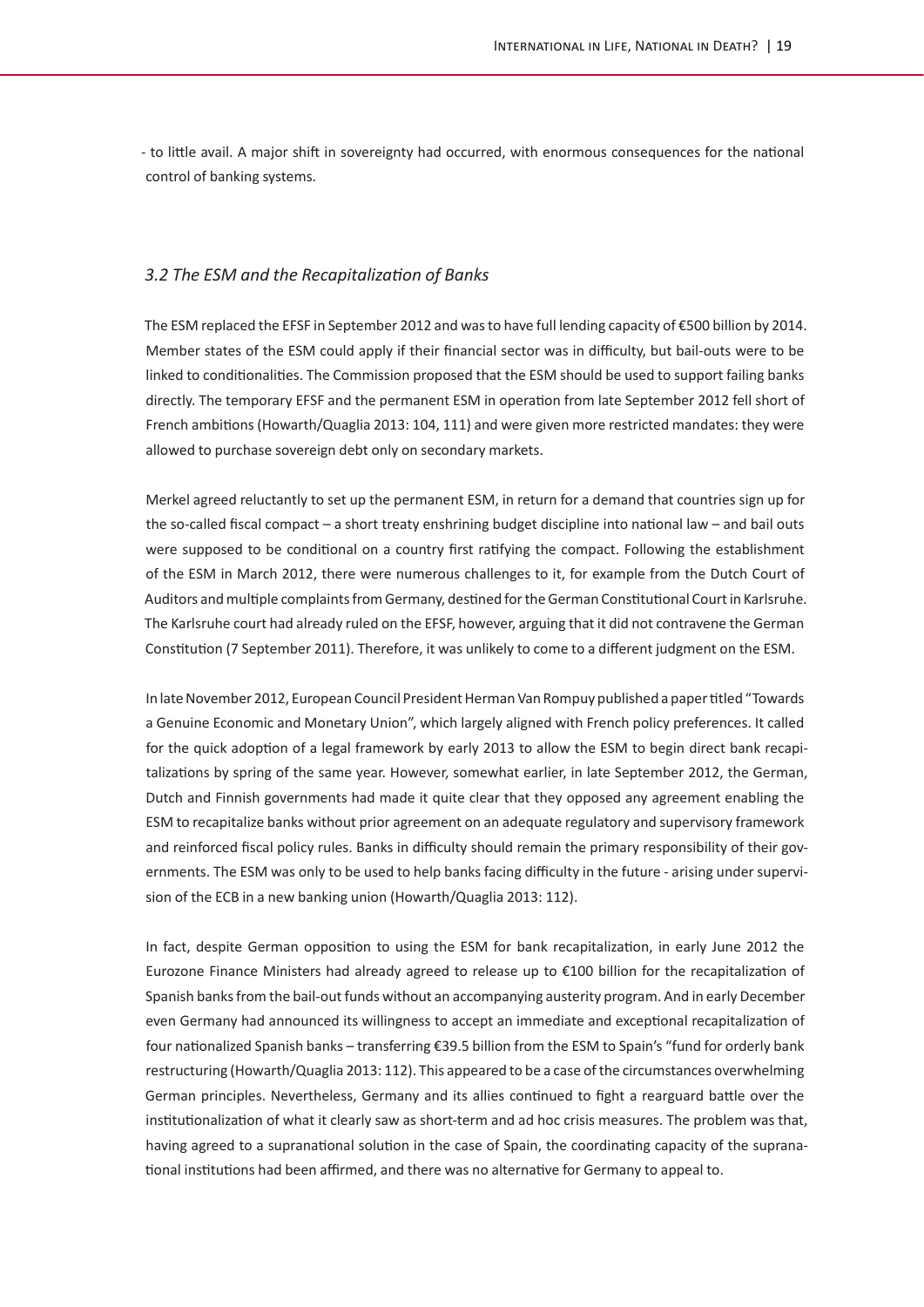German Finance Minister Wolfgang Schäuble, who had led the resistance to the ESM's direct recapitalization of banks, now called this move an "important step on the way to the banking union by agreeing on the main points for a future regime for direct bank recapitalization" (EUobserver 21 June 2013). In May 2013, in an op-ed in the *Financial Times*, Schäuble went so far as to note that "effective fiscal backstops [could] include the European Stability Mechanism as a last resort" (Schäuble 2013). However, in mid-October 2013, Schäuble came under pressure from the German Social Democrats, during coalition negotiation talks with the Christian Democrats, to resist ESM involvement in bank recapitalization, arguing that it would require a change in German law - a tactic to indefinitely delay adoption (Buergin/Parkin 2013). Nevertheless, the European Council of 24-25 October 2013 called on the Eurogroup "to finalise guidelines for European Stability Mechanism direct recapitalisation so that the European Stability Mechanism can have the possibility to recapitalise banks directly, following the establishment of the Single Supervisory Mechanism" (European Council 2013: 16). And on 5 May 2014, Eurozone Finance Ministers agreed that the ESM should be able to invest directly in banks by 2015 in the event that raising money from private investors or the government failed to strengthen a bank identified in the ECB's Asset Quality Review (Reuters 2014).

# *3.3 Bank Recovery and Resolution*

Closely linked to the bank recapitalization issue was the wider question of bank recovery and resolution. In the early months of 2013, the German Government opposed the creation of a single authority to shut down banks with access to common funds, deriding the project as "premature and unwise". A diplomatic battle followed, with position papers - some secret, some public - issuing forth from Paris and Berlin, illustrating separate visions. The ECB, highly frustrated at Berlin's position, weighed in in April 2013 with all six ECB executive board members publicly backing the creation of a single resolution authority, while ECB president Mario Draghi stated that reform must come "quickly". French Central Bank governor Benoit Coeuré likened the lack of a common resolution authority to wading across a river and stopping half way (Baker/Ehrlich 2013: 2). At a meeting of the EU finance ministers in Luxembourg on 21 June 2013, there was an attempt to strike a deal on a regime to wind down banks and break the 'doom loop' between banks and sovereigns. The Commission's Bank Recovery and Resolution Directive (BRRD), tabled in June 2012 and seen as the complement to a single resolution mechanism (SRM), presented a hierarchy of shareholders and creditors who would be 'bailed in' to bear losses if a bank got in serious trouble, leaving savers as last in line to lose money (EUobserver 21 June 2013). The main stumbling block at the EU finance ministers' meeting was over how much flexibility national governments should be granted in making decisions on winding down banks (EUobserver 24 June 2013).

On 27 June 2012 the Finance Ministers forged a compromise: under the new regime banks' creditors and shareholders would be the first to take losses. Only if that measure was insufficient, private savers with deposits of more than €100,000 would also have to contribute to the costs. The principle of 'bail-in' was thereby firmly established and the principle - if not the final decision - that the ESM could recapitalize banks was confirmed (EUobserver 27 June 2013). Shortly thereafter on 10 July 2013, the Commission proposed the creation of a common Eurozone authority backed by a fund to decide on the fate of ailing banks. Under this proposal, an EU agency with 300 staff would supervise national regulators on ailing banks and prepare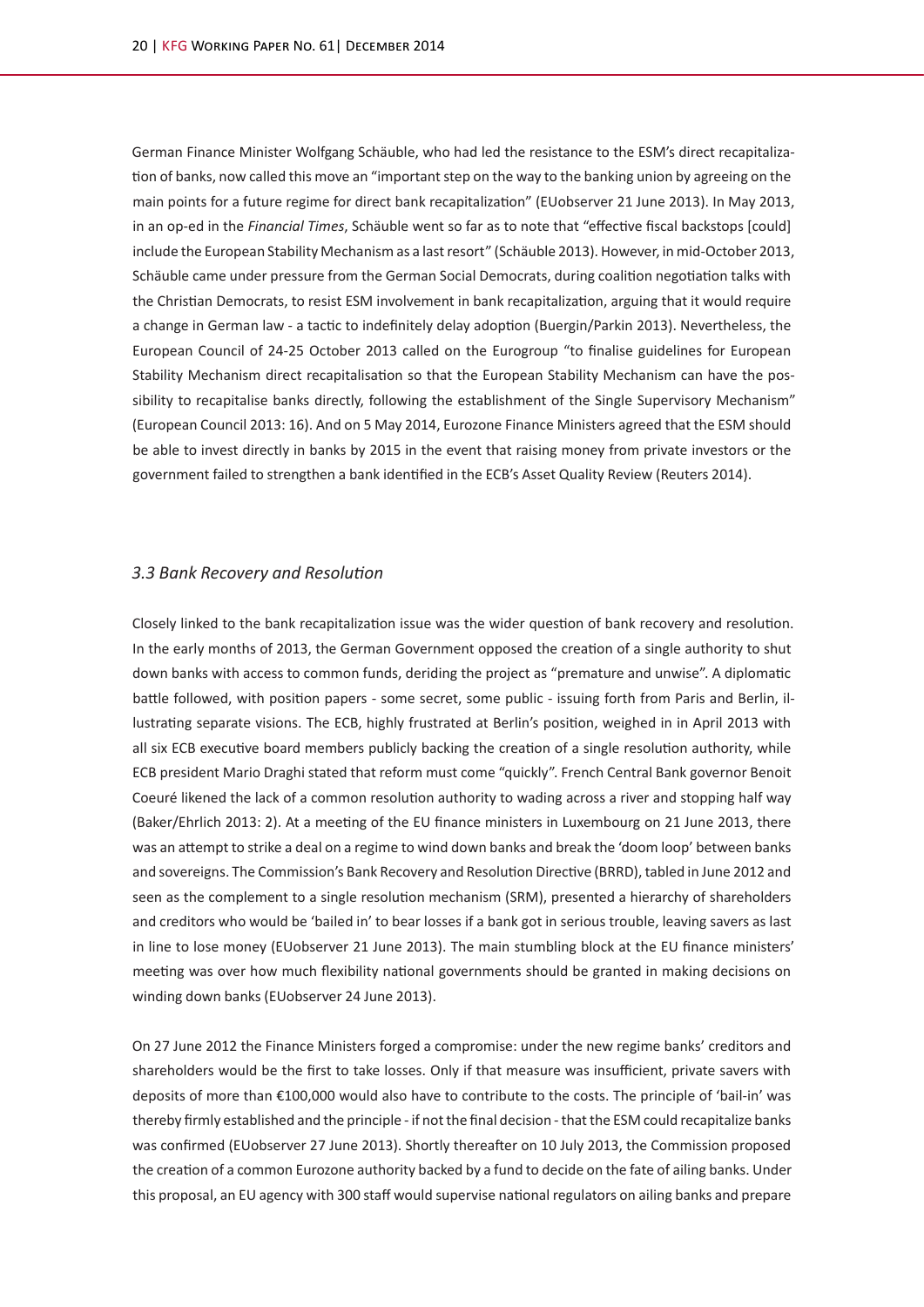plans to wind them down. The European Commission would then make the final decision on whether and when to put a bank into resolution – making the European Commission itself the single resolution authority. This mechanism would cover the roughly 6000 banks falling under the SSM. The single bank resolution fund would pool funds collected at the national level from levies on banks. Its total projected size of around €55 billion would be equivalent to 1 percent of deposits held by banks – to be built up gradually over ten years.

In response, the German government made it clear that the power to take a bank into resolution should still lie with national authorities, and stated its fear that the common resolution fund would likely become just another de facto bail out mechanism. The German government spokesman, Steffen Seibert, argued that "the proposal gives the European Commission a competence it cannot have based on the current treaties" (Financial Times 2013). German Finance Minister, Wolfgang Schäuble, had already suggested in May 2013 that instead of a single resolution authority it would be more appropriate to have a "network of national resolution authorities" until EU treaty rules were changed (Schäuble 2013). Michel Barnier, European Commissioner for Internal Market and Services, strongly retorted that "we have carefully analyzed the legal certainty in this text". Barnier said that the proposal was based on Article 114 of the EU Treaty regarding the harmonization of national laws for the aim of creating a single market.

However, by the last week of October 2013, there were signs that the German position was shifting. On October 23, on the eve of the EU summit in Brussels on 24-25 October, Mario Draghi stated impatiently that EU political leaders had made "an explicit commitment to have in place proper, adequate national backstops by the time the exercise [the ECB's stress tests and balance sheet reviews] is being carried out. We have a commitment at the highest level." (Financial Times 2013). The same day, a senior German official stated that Chancellor Angela Merkel was set to have a "constructive stance" on the matter and to seek a deal among the member states by the year's end (EUobserver 23 October 2013). A treaty change was not mentioned. In fact, German officials revealed that Angela Merkel's Chancellery had already, before the German elections in late September, come around to the idea that the Single Resolution Mechanism (SRM) could be put in place by a regulation on the basis of Article 114 of the Treaty on the Functioning of the European Union (TFEU) that allows for the approximation of national provisions relating to establishment of the Single Market - just as the Commission had argued.

The conclusions of the European Council of 24-25 October 2013 stated clearly that the SRM was to be adopted with utmost urgency to complement the ECB's Asset Quality Review (European Council 2013). The first clear result came from talks in Strasbourg on 11 December 2013, in which negotiators for the European Parliament and EU member states brokered a deal on the Bank Recovery and Resolution Directive (BRRD) which will come fully into force in 2016. The new 'bail-in' regime will force shareholders, bondholders and some depositors to contribute to the costs of bank failure: insured deposits under €100,000 are exempt and uninsured deposits of individuals and small companies are given preferential status in the bail-in pecking order. Member states agreed to establish resolution funds or introduce corresponding levies, which over the next decade should raise the equivalent of 1 percent of covered deposits, or roughly €70 billion across the EU. Michel Barnier stated that "With these new rules in place, massive public bailouts of banks and their consequences for taxpayers will finally be a practice of the past." (Barker 2013).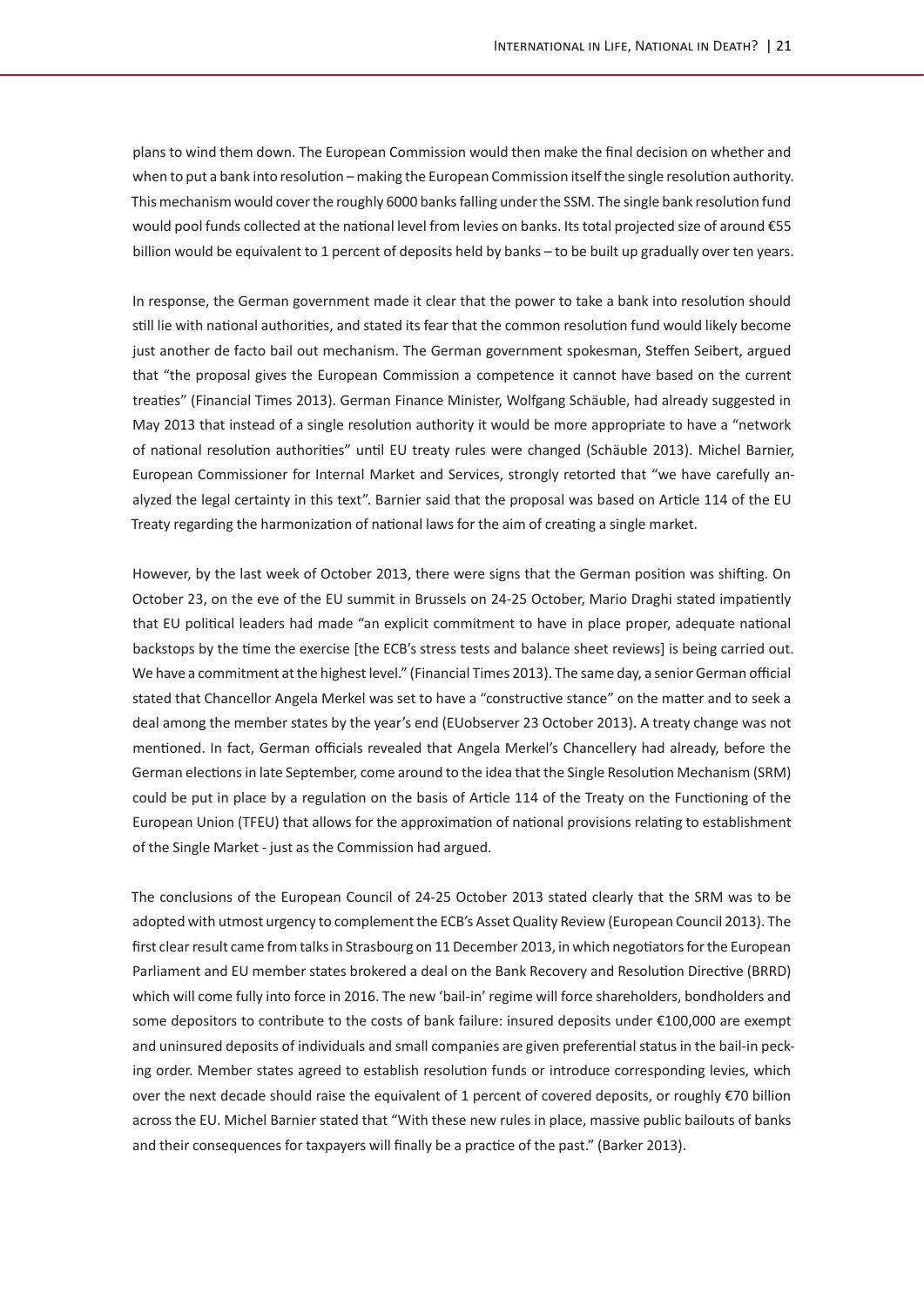At the ECOFIN meeting on 18 December, a further compromise was forged on the Single Resolution Mechanism itself (European Commission 2013). There is a great deal of intergovernmentalism in the final compromise, and for many observers this was a sign that Germany had come out on top. And yet, there is a very strong dose of supranationalism as well, and the path put in place leads to further future European centralization of banking resolution rather than an ongoing awkward intergovernmental status quo. Thus, a regulation (based on Art. 114) has established both the Single Resolution Board, that will apply the Single Rulebook on bank resolution to banks in the participating member states, and the Single Resolution Fund. But the functioning of the Fund (the transfer of contributions from member states and the mutualization of national financial resources) is governed by an intergovernmental agreement in order to avoid legal challenges at the request of the Council (European Commission 2014).

The system will function in the following way: the Single Resolution Board, involving the Commission, the Council, the ECB and the national resolution authorities, owns the Single Resolution Fund. Under the established procedure, the ECB will notify the Board, as well as the relevant national resolution authorities and ministries, when a bank is failing. The Board, comprised of an Executive Director, four other permanent members, with the Commission and the ECB as permanent observers, will assess whether there is a systemic threat and any private sector solution. If not, it will adopt a resolution scheme including the relevant resolution tools and the use of the Fund. The resolution scheme is then to be implemented by the national resolution authorities (European Commission 2013). Although a complex solution, in the event of a bank failure, decision making will likely be restricted to a small group of actors who know the details of the case and who will have to act quickly while markets are closed (Gros 2014).

The strongest degree of intergovernmentalism is found in the Single Resolution Fund itself, as well as the strongest German imprint. Germany is the only EU member state with its own resolution fund, and German banks have consistently lobbied their government to retain that fund. At a meeting of EU finance ministers, member states committed themselves to an inter-governmental agreement specifying the channeling of funds (€55 billion, raised by levies on banks at the national level) to the Single Resolution Fund. The progressive mutualisation of funds will take place over ten years. Thus, the SRF is not really "single" either: it is enshrined in an intergovernmental treaty and will not be a "single fund", as per current plans, until 2025, when national funds are fully mutualized.

Nevertheless, some observes (for example Gros 2014) argue that once put in place, this intergovernmental arrangement, like the Schengen agreement, will inevitably be integrated into EU law, placing it under the control of the Commission and Parliament. Moreover, even German Finance Minister Schäuble conceded by February 2014 that it might be preferable to accelerate mutualization.<sup>17</sup> In the end, the hand of Schäuble and other finance ministers was forced by the European Parliament in mid-April 2014 when, in return for its support for the resolution authority and fund, governments conceded a much speedier mutualization of the fund: forty percent of the fund was to be mutualized in the first year, twenty percent in the second year,

<sup>17</sup> On 17 February in the *Financial Times*, Schäuble stated that "[i]f 10 years is too long to build the fund, let's speed up – but not only the speed of mutualisation but the speed of paying in." And while Schäuble himself remained resistant to proposals that would allow the fund to borrow money, his erstwhile faithful ally Jeroen Dijsselbleom, the Dutch finance minister, said he was open to giving the fund the power to borrow, backed by national guarantees.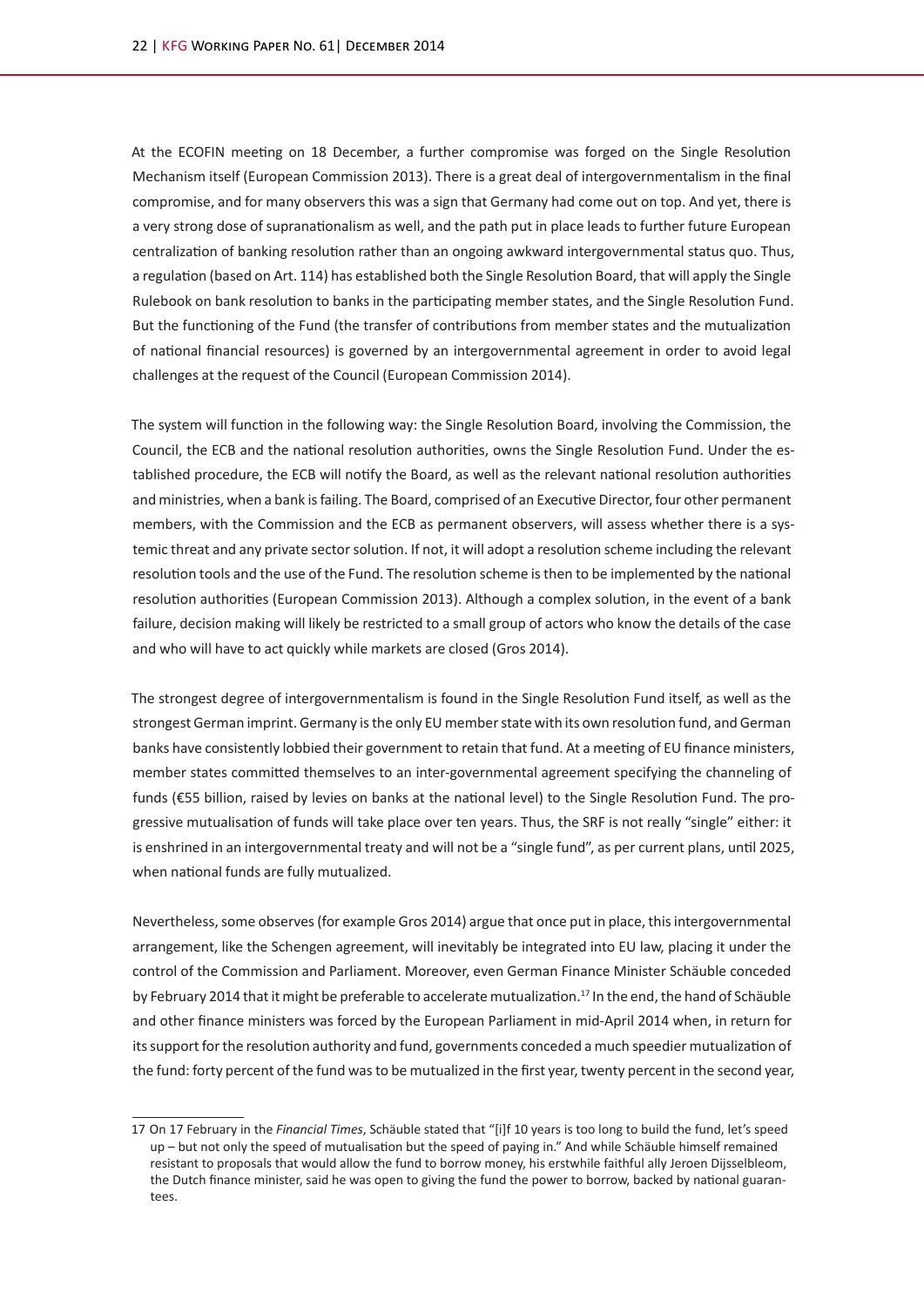and the rest equally over a further six years (EUobserver 16 April 2014). But regardless of timing, we argue that the critical decision is that of mutualizing SRF funding across the member states (a significant form of fiscal transfers) rather than its form of management or speed of introduction.

### **4. Alternative Explanations**

There are at least two alternative explanations to our own. The first competing interpretation would be that the European response to the crisis, including to bank governance, has been largely national in character, a rationale that has been supported by the European Commission (Donnelly 2014). In a series of articles, Wolfgang Münchau has argued that banking union is necessary "to prevent doubts about the solvency of national governments from undermining confidence in their banks". To the extent that, when there is insufficient European funding for a banking union, including, for example, for the Single Resolution Mechanism, confidence will not be restored. Thus, Münchau concludes, "A bad banking union is worse than none" (Münchau 2014: 7). While we agree with Donnelly on the point that national prerogatives did prevail to a great extent in the first phase of the crisis, we contend that by 2012, supranationalism gained momentum. A fuller appreciation of the linked vulnerabilities between states and banks emerged with the Spanish crisis and heightened borrowing costs for Italy. It was also in 2012 that French banks, as well as the French government, reversed their positions on the banking union to embrace it. The shift to supranationalism is reflected in the changed locus of authority for bank supervision. As the Asset Quality Review (AQR) was getting under way in early 2014, Danièle Nouy, head of the SSM, made clear that "some banks have no future" (Jones/Ross/Fleming, 2014: 1). She was also intent on requiring banks to hold capital against their own sovereigns' debt to sever the link between banks and states, and, likewise, determined to prevent national regulators from protecting their banking champions and from putting up de facto barriers to capital flows between member states. Moreover, in contrast to the stress tests of the European Banking Authority, which were revealed to be totally lacking in credibility given the failure of Franco-Belgian bank Dexia only three months after it had passed the tests, there is much stronger incentive to comply with the ECB's new powers because so much more is at stake. "We know we have a single opportunity to establish our credibility and reputation," remarked Nouy (Fleming/Ross/Jones 2014: 3). But she and the SSM have also been helped by the wide recognition that any financial instability resulting from the ECB being discredited during the AQR and subsequent supervision would be broadly punishing.

The second alternative argument to our own is that Germany took a position more extreme than its genuine intent, in order to eventually reach a moderate position in the negotiations on banking union. We would point out, however, that Germany consistently resisted solutions to the crisis that pooled liabilities across the Eurozone. Nevertheless, Germany and its allies failed to prevent agreement on the critical components of the banking union, including a certain degree of mutualization. We argue that the banking union outcome was a consequence of the array of interests lined up against Germany on mutualization. It is one thing to resist appeals for greater solidarity from the weak peripheral member states (a position that Germany has shared with the Commission and the ECB), and quite another to fight and win against a much larger coalition comprising the Commission, the ECB and the European Parliament, as well as the largest European banks and their European-level associations. Our second response is to point to the origins of the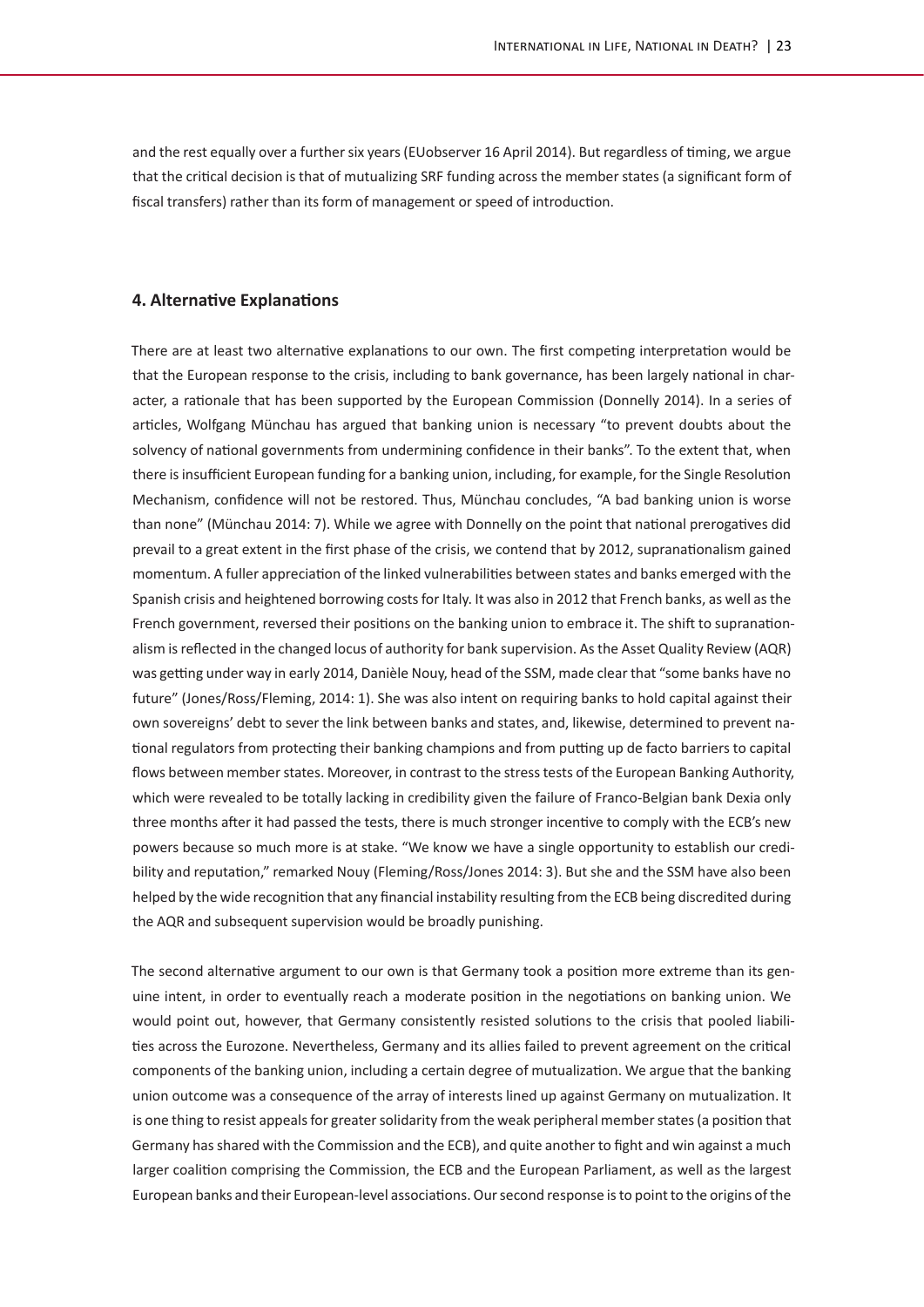German position in domestic lobbying, the genuine expression of the interests of German banks, particularly in the public sector. They have lobbied consistently to retain national supervision and resolution funding, but have lost on both: even if German savings banks are excluded from direct supervision, all German banks fall under ECB monitoring. And the compromise over banking resolution and rescue provides for a pooling of resolution decision making and a mutualization of funds. These changes run directly counter to the revealed preferences of the German banking sector, and may also disrupt traditional channels of funding to critical parts of the German economy. We therefore conclude that German authorities have not been dissimulating in trying to preserve national sovereignty in the face of momentum towards a European Banking Union.

# **5. Conclusion**

We have argued that there have been important structural shifts in the European banking system and major policy changes in the Eurozone that have weakened the hold of nations over their banks and raised the costs of banking protectionism. The financial crisis has highlighted the adverse consequences of the so-called 'doom loop' between banks and sovereigns, creating a threat to the wider European economy as a whole. The crisis has further fragmented the European banking market, thereby reducing the liquidity needed to fuel European growth and disrupting monetary policy transmission. Against this background, a coalition of supranational institutions, member state governments and private actors in the banking sector mobilized behind ever closer banking union against the opposition of Germany and its allies, principally the Netherlands and Finland. But the perceived need to solve collective action problems shifted the balance of opinion and power in favor of EU-level centralization of banking authority.

The German position, weakened by competing views of the Merkel cabinet on one side and the Finance Ministry and Bundesbank on the other, has also shifted on the key issues at stake. Even in the area of Germany's greatest success – that of securing a largely intergovernmental solution to bank resolution and rescue – the German position runs into problems. In particular, the weaknesses of that construction and its potential for creating collective action problems, suggest that the Commission and ECB will ultimately seek a transition to a more supranational solution. Indeed, the common pattern running through all three examples of conflict and compromise has been German obduracy at the outset, followed by a gradual softening of its position under the influence of Commission and ECB insistence. The essence of this process was well captured by a senior Commission official who, reflecting on the painful search for agreement on a single supervisory mechanism, remarked in the midst of the battle over bank resolution, that "[w]e've heard this record before: Angela Merkel signs up to an idea and her finance ministry and lawyers spend a year telling us why it can't be done." (Barker/Ehrlich 2013).

Ultimately, though, Germany has by and large accepted the idea of a banking union put in place by the European authorities, securing, of course, some concessions along the way. Many analysts place greater emphasis on the concessions made *to* the Germans than on the concessions made *by* the Germans and their allies. There is a tendency to emphasize the delays and slowness with which the banking union has been implemented. We note, however, how momentous the steps taken in just two years have been. Especially,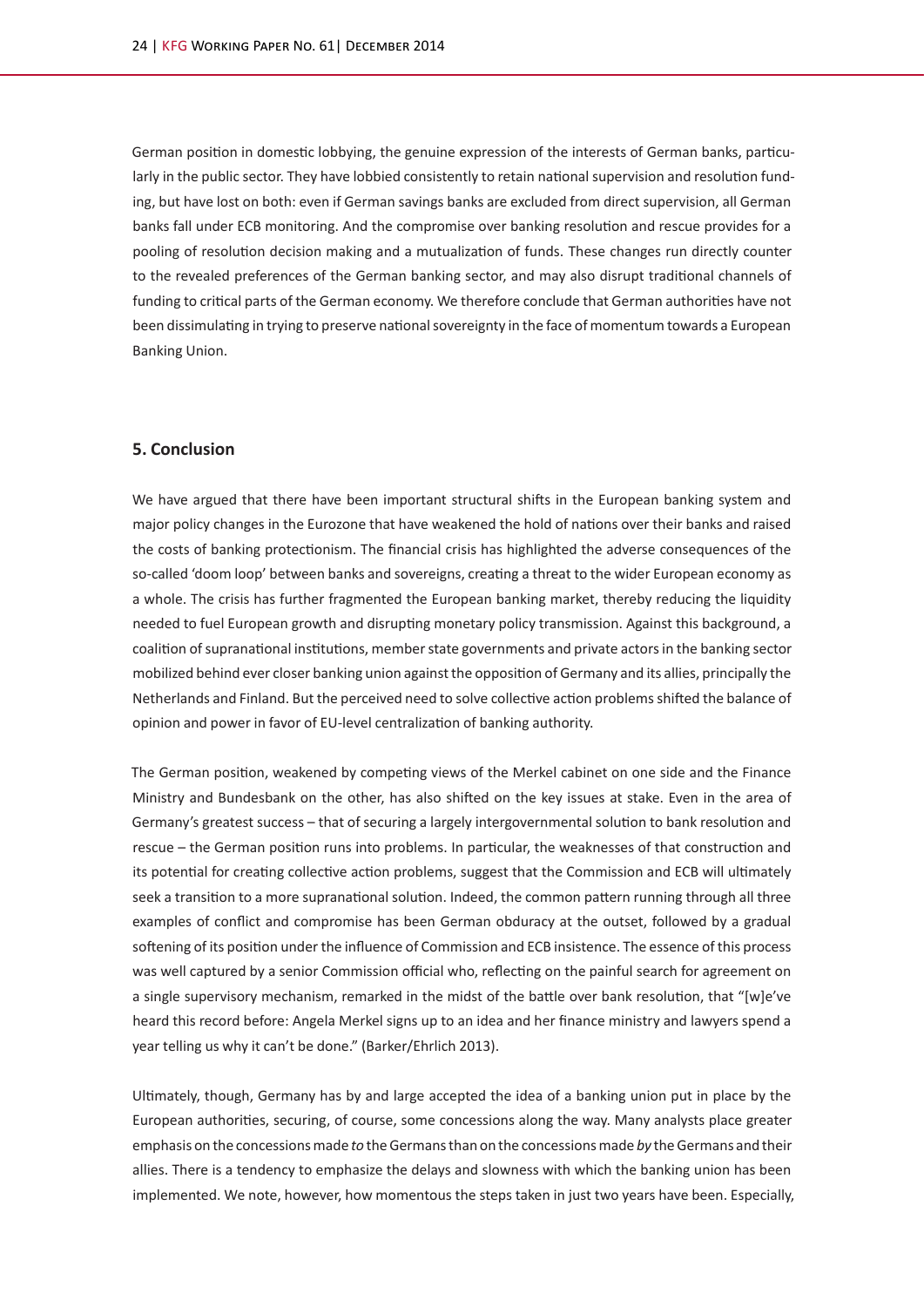if we remember that, prior to the establishment of the common currency in 1999, the parallel surrender of sovereignty demanded by EMU took more than a decade, or longer if one considers its antecedents in the EMS and the European currency "snake"18, which date back to the dissolution of the Bretton Woods international monetary regime in the early 1970s.

<sup>18</sup> The EU's first attempt at monetary cooperation in the 1970s by pegging the EEC currencies to one another via a single currency band.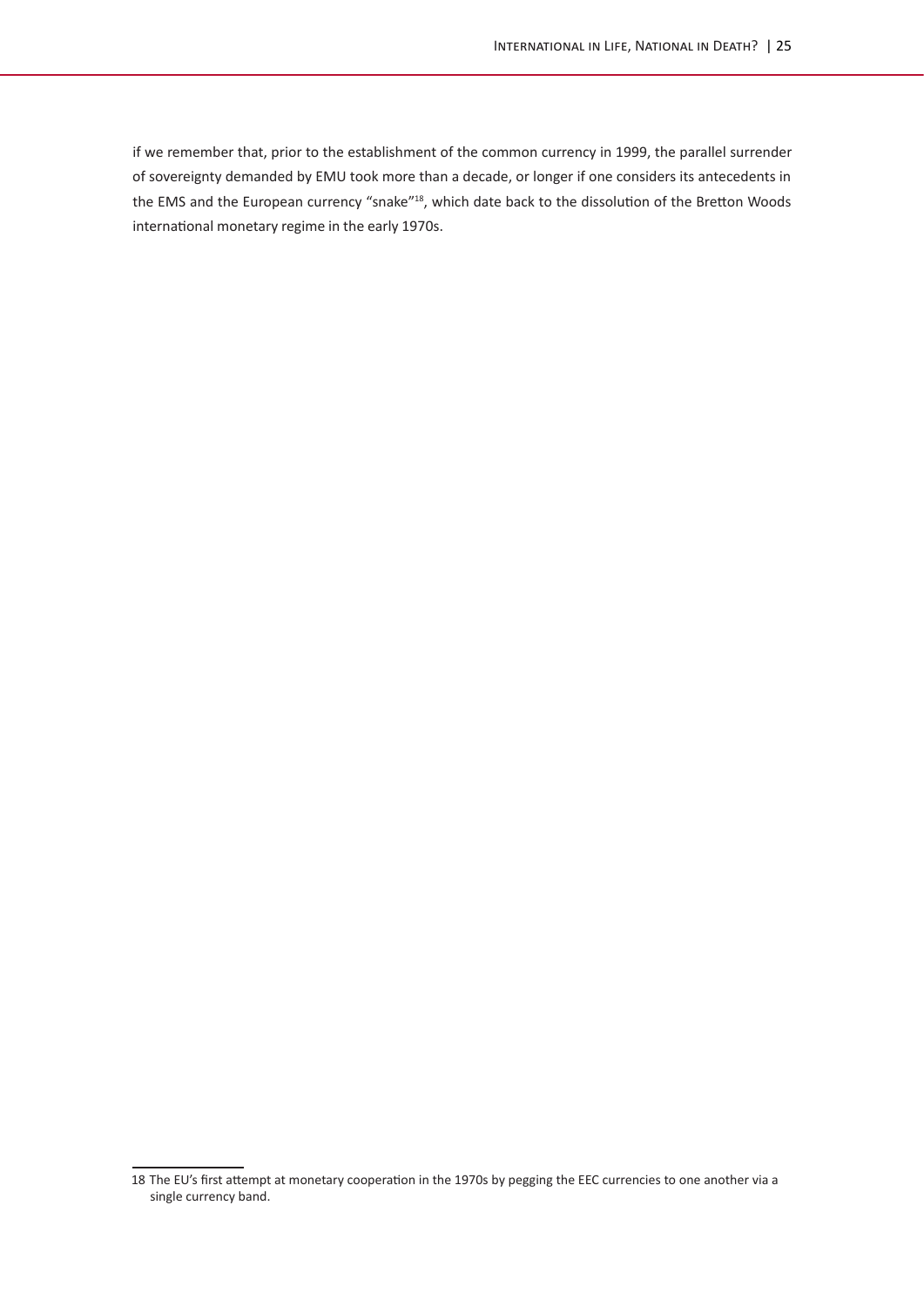# **References**

- *Abdelal, R.* 2007: Capital Rules: The Construction of Global Finance, Cambridge, MA: Harvard University Press.
- *Austrian National Bank (OeNB) and Financial Market Authority (FMA)* 2011: Measures to Strengthen the Sustainability of the Business Models of Large Internationally Active Austrian Banks,28 November 2011, http://www.fma.gv.at/en/about-the-fma/media/press-releases/press-releases-detail/ article/fma-und-oenb-erarbeiten-massnahmenpaket-zur-staerkung-der-nachhaltigkeit-dergeschaeftsmodelle-oeste.html (last accessed 26.11.14).
- *Bakker, B. B./Gulde, A.* 2010: The Credit Boom in the EU New Member States: Bad Luck or Bad Policies?, IMF Working Paper, 10/130, https://www.imf.org/external/pubs/ft/wp/2010/wp10130.pdf (last accessed 26.11.14).
- *Barker, A.* 2013: EU reaches landmark deal on failed banks, Financial Times, 12 December 2013.
- *Barker, A./Ehrlich, P.* 2013: Clock is Ticking in Fight over Banking Union, Financial Times, 30 April 2013.
- *Barth, J. R./Caprio, G. Jr./Levine, R.* 2006: Rethinking Bank Regulation: Till Angels Govern, New York: Cambridge University Press.
- *Bickerton, I./ Crawford, L./Jones, A./Michaels, A.* 2007: Italy fends off assault by foreign invaders, The Financial Times, 8 June 2007.
- *Bini Smaghi, L.* 2013: Austerity: European Democracies against a Wall, Brussels: Centre for European Policy Studies.
- *Botin, E.* 2012: Europe Needs Banking Union to Avert Irrelevance, Financial Times, 15 November 2012.
- *Buergin, R./Parkin, B.* 2013: German SPD Pressures Schaeuble to Resist Bank Recapitalization, Bloomberg, 16 October 2013. Available at: http://www.bloomberg.com/news/2013-10-16/german-spd-pressures-schaeuble-to-resist-bank-recapitalization.html (Accessed 5 November 2014).
- *Busch, A*. 2009: Banking Regulation and Globalization, Oxford: Oxford University Press.
- *Claessens, S./van Horen, N.* 2012: Foreign Banks: Trends, Impacts and Financial Stability, IMF Working Paper, 12/10, https://www.imf.org/external/pubs/ft/wp/2012/wp1210.pdf (Accessed 5 November 2014).
- *Corporate Europe Observatory* 2014: A Union for Big Banks, 24 January 2014, http://corporateeurope.org/ financial-lobby/2014/01/union-big-banks (Accessed 5 November 2014).
- *De Cecco, M.* 2009: Italy's Dysfunctional Political Economy, in: M. Bull/M. Rhodes, (eds): Italy A Contested Polity, London and New York: Routledge, pp. 107-127.
- *De Grauwe, P./Ji, Y.* 2013: Strong Governments, Weak Banks, CEPS Policy Brief, No. 305, 25 November 2013.
- *Deeg, R.* 2012: Liberal Economic Nationalism and Europeanization: The Rise of Spanish and Italian Banks, in: American Political Science Association (APSA), New Orleans, available at SSRN: http://ssrn. com/abstract=2106606 (last accessed 26.11.14).
- *Donnelly, S.* 2011: The Public Interest and the Economy in Europe in the Wake of the Financial Crisis, in: European Political Science, 10, 3, 384-92.
- *Donnelly, S.* 2014: Power Politics and the Undersupply of Financial Stability in Europe, in: Review of International Political Economy, 21, 4, 980-1005.
- *Economist, The* 1999: Eastern Promise: Polish Banking, 26 April 1999.
- *Economist, The* 2009: Homeward Bound, 5 February 2009.
- *Eichengreen, B.* 1992: Golden Fetters: The Gold Standard and the Great Depression, 1919-1939, New York and Oxford: Oxford University Press.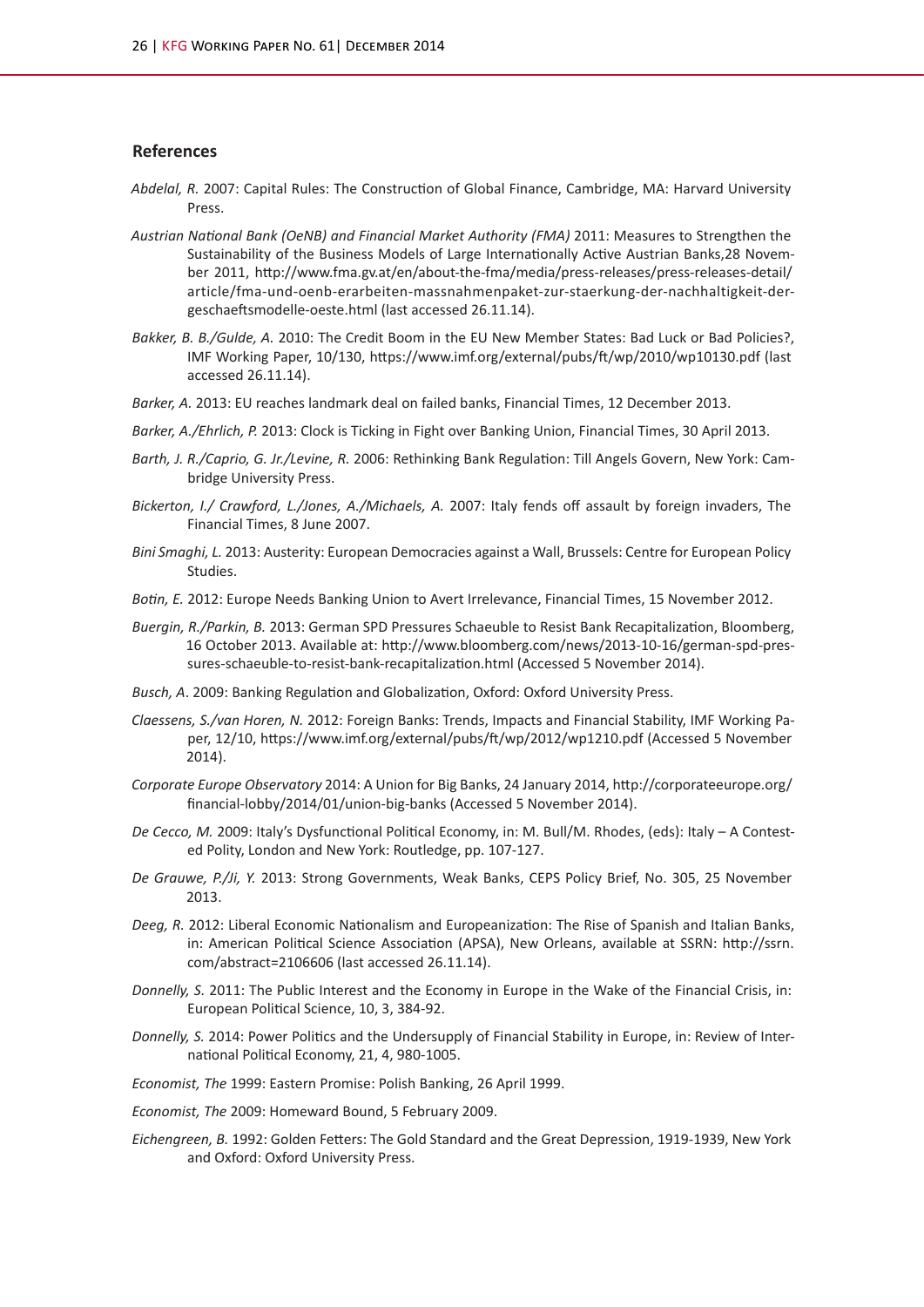- *Eichengreen, B.* 1993: European Monetary Union, in: Journal of Economic Literature, 31 September, 1321- 1357.
- *Enrich, D./Galloni, A.* 2011: Economic Turmoil Frays Banking Ties in Europe, in: Wall Street Journal, 6 January,14-15.
- *Epstein, R.A.* 2008a: In Pursuit of Liberalism: International Institutions in Postcommunist Europe, Baltimore: Johns Hopkins University Press.
- *Epstein, R.A.* 2008b: The Social Context in Conditionality, in: Journal of European Public Policy 15, 6, 880- 898.
- *Epstein, R.A.* 2014a: When Do Foreign Banks 'Cut and Run'? Evidence from West European Bailouts and East European Markets, in: Review of International Political Economy, 21, 4, 847-877.
- *Epstein, R.A.* 2014b : Assets or Liabilities? Banks and the Politics of Ownership, in: Review of International Political Economy, 21, 4, 765-789.
- *Etchemendy, S./Puente, I.* 2011: Power and Crisis: Explaining Varieties of Banking Systems in Latin America, 1990-2009, in: American Political Science Association (APSA), 1-3 September 2011, Seattle, USA.
- *European Commission* 2012: Communication from the Commission to the European Parliament and the Council: A Roadmap towards a Banking Union, Brussels, 12.9.2012 COM (2012) 510 final. http:// eurlex.europa.eu/legalcontent/EN/TXT/PDF/?uri=CELEX:52012DC0510&from=EN (accessed 5 November 2014).
- *European Commission* 2013: MEMO/13/1186, 19.12.2013.
- *European Commission* 2014: A Single Resolution Mechanism for the Banking Union, Brussels, Memo/14/295, http://europa.eu/rapid/press-release\_MEMO-14-295\_en.htm (accessed 5 November 2014).
- *European Council* 2013: Cover note from General Secretariat of the Council to Delegations: European Council Conclusions, 24/25 October 2013, EUCO 169/13, Brussels 25 October. https://www.consilium.europa.eu/uedocs/cms\_data/docs/pressdata/en/ec/139197.pdfEuropean Systemic Risk Board (ESRB) 2014: Flagship Report on Macro-prudential Policy in the Banking Sector, Frankfurt am Main: ESRB. Available at: http://www.esrb.europa.eu/pub/pdf/other/140303\_flagship\_report.pdf?a10a74b0fc8053d42c1a1c8b49482059 (accessed 28.04.2014).
- *Foster, M.* 2011: Italian protectionism forces UniCredit to abandon Pioneer sale, Financial News, 8 April 2011, http://www.efinancialnews.com/story/2011-04-08/sale-of-pioneer-by-unicredit-has-beencalled-off?ea9c8a2de0ee111045601ab04d673622 (last accessed 12.11.14).
- *Frey, E./ Buckley, N./Wagstyl, S.* 2011: Austrian Banks Told to Limit Lending to the East, Financial Times, 22 November 2011. Available at: http://www.ft.com/intl/cms/s/0/2c35bb1e-1469-11e1-85c7- 00144feabdc0.html#axzz2i6ovgG00 , accessed 18 October 2013.
- *Frieden, J.* 1991: Invested Interests: The Politics of National Economic Policies in a World of Global Finance, in: International Organization, 45, 4, 425-451.
- *Frieden, J.* 2006: Global Capitalism: Its Fall and Rise in the Twentieth Century, London and New York: W.W. Norton & Company.
- *Frieden, J./Rogowski, R.* 1996: The Impact of the International Economy on National Politics: An Analytical Overview. In Milner, H./ Koehane, R. (eds): Internationalization and Domestic Politics, New York: Cambridge University Press, 25-47.
- *Goldstein, M./Véron, N.* 2011: Too Big to Fail: The Transatlantic Debate, Working Paper 11-12, Washington, D.C.: Peterson Institute for International Economics.
- *Goodman, J.B./Pauly, L.W.* 1993: The Obsolescence of Capital Controls? Economic Management in an Age of Global Markets, in: World Politics, 46, 1, 50-82.
- *Gottwald, J.-G*. 2012: Regulating Financial Services in the EU: A Case of Successful Institutional Learning, in: Zimmermann, H. and Dür, A. (eds): Key Controversies in European Integration, London: Palgrave Macmillan, 131-138.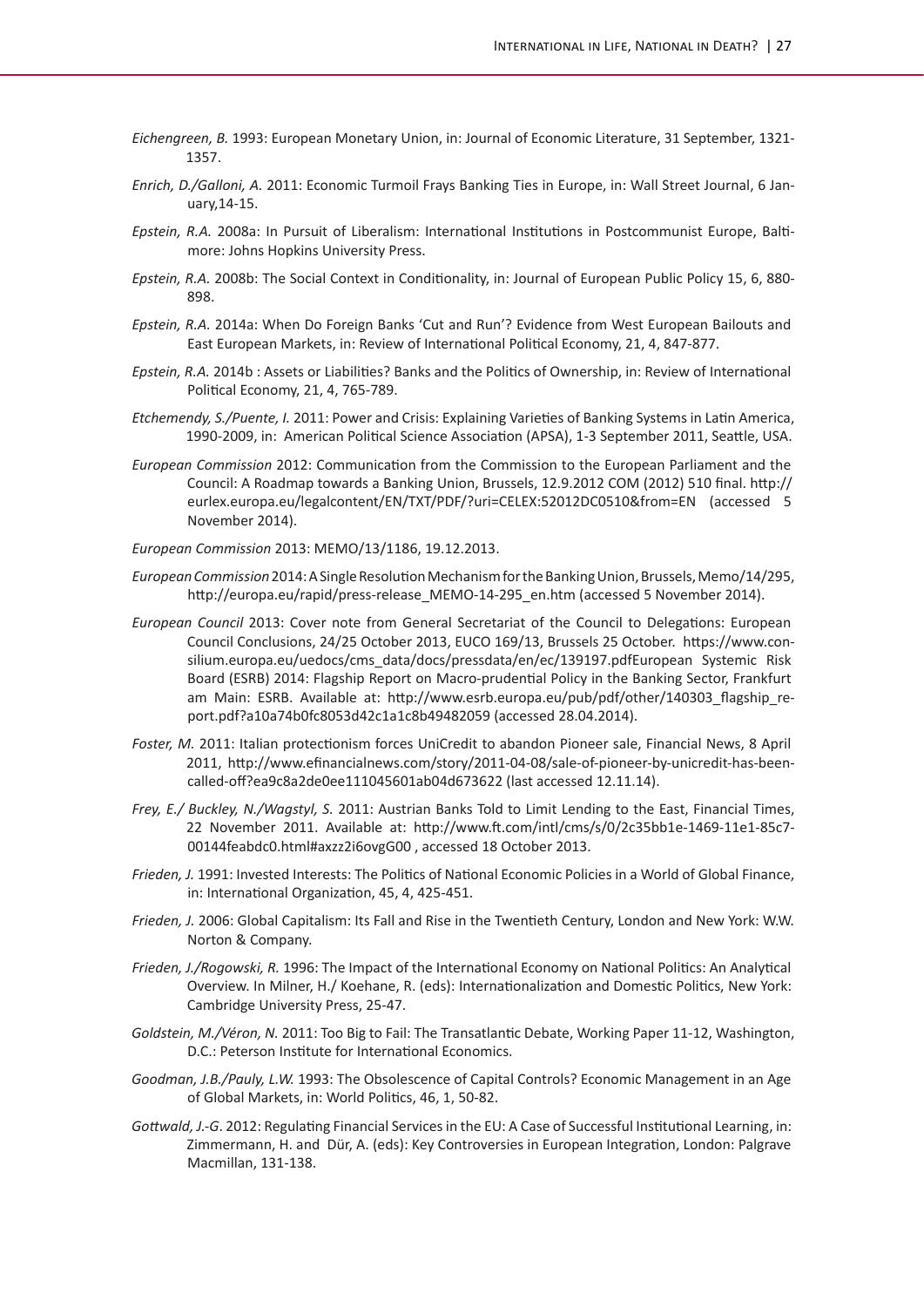- *Goyer, M./Valdivielso del Real, R.* 2014: Protection of Domestic Bank Ownership in France and Germany: The Functional Equivalency of Institutional Diversity in Takeovers, in: Review of International Political Economy, 21, 4, 790-819.
- *Grabel, I.* 2003: Averting Crisis? Assessing Measures to Manage Financial Integration in Emerging Economies, in: Cambridge Journal of Economics, 27, 3, 317-336.
- *Green, D.* 2012: Look Before You Leap into Eurozone Banking Supervision, Financial Times, October 19, 2012.
- *Gros, D.* 2013: Banking Union with a Sovereign Virus, CEPS Policy Brief No. 289, Brussels: Centre for European Policy Studies.
- *Gros, D.* 2014: Europe's Ungainly Banking Revolution, Project Syndicate, February 7, 2014.
- Grossman, E./Leblond, P. 2008: European Financial Integration: Finally the Great Leap Forward?, European Community Studies Association – Canada (ECSA-C), Biennial Conference, 25-27 September 2008, Edmonton, Canada.
- *Grossman, E./Woll, C.* 2014: Saving the Banks: The Political Economy of Bailouts, in: Comparative Political Studies, 47, 6, 574–600.
- *Guillén, M.F./Tschoegl, A.* 2008: Building a Global Bank: The Transformation of Banco Santander, Princeton: Princeton University Press.
- *Hall, P./Soskice, D.* 2001: Varieties of Capitalism, New York: Oxford University Press.
- *Hardie, I./Howarth, D./Maxfield, S./Verdun, A.* 2013: Banks and the False Dichotomy in the Comparative Political Economy of Finance, in: World Politics 65, 4, 691-728.
- *Hodson, D.* 2013: The Little Engine that Wouldn't: Supranational Entrepreneurship and the Barroso Commission, in: Journal of European Integration, 35, 3, 301-314.
- *Howarth, D./Quaglia, L.* 2013: Banking Union as Holy Grail: Rebuilding the Single Market in Financial Services, Stabilizing Europe's Banks and 'Completing' Economic and Monetary Union, in: Journal of Common Market Studies, 51 (Supplement S1), 103-13.
- *Howarth, D./Quaglia, L.* 2014: The Political Economy of the New Single Supervisory Mechanism: Squaring the "Inconsistent Quartet", European Consortium of Political Research, Joint Sessions, 10-15 April 2014, Salamanca, Spain.
- *Hume, N.* 2011: How big could the Sarko Trade go?, Financial Times, 15 December 2011.
- International Institute of Finance 2009: Fragmentation in the International Financial System: Analysis and Recommendations, IIF Staff Paper, 11 June 2009.
- *Jones, C./Barker, A./Thompson, C.* 2014: EU set to ease rules on asset backed securities, Financial Times, 27 March 2014, p. 6.
- *Kindleberger, C.P.* 2000 [1978]: Manias, Panics and Crashes, New York: John Wright & Sons, Inc.
- *Kudrna, Z.* 2012: Cross-Border Resolution of Failed Banks in the European Union after the Crisis: Business as Usual, in: Journal of Common Market Studies, 50, 2, 283-299.
- *Macartney, H.* 2014: From Merlin to Oz, in: Review of International Political Economy, 21, 4, 820-846.
- *Martinez-Diaz, L.* 2009: Globalizing in Hard Times: The Politics of Banking-Sector Opening in the Emerging World, Ithaca: Cornell University Press.
- *Milne, R.* 2011: Sarkozy plan to prop up sovereigns is worrying, Financial Times, 14 December 2011.
- *Münchau, W.* 2014: Europe should say no to a flawed banking union, Financial Times, 17 March 2014, p. 7.
- *Nielsen, E.F.* 2012: Banking Union is Critical for the Survival of the Eurozone, Financial Times, 5 September 2012.
- *North, D.* 1981: Structure and Change in Economic History, New York: Norton.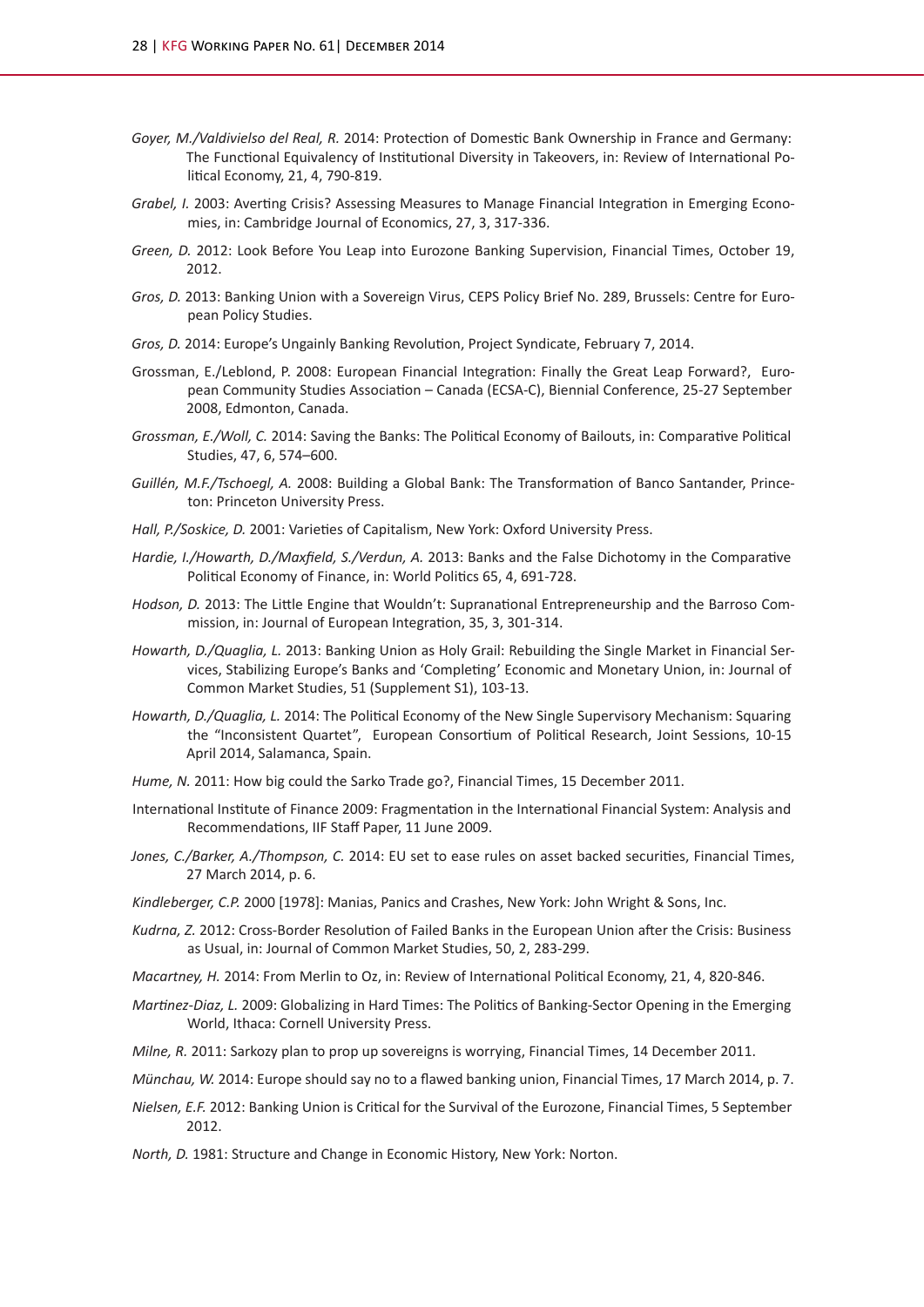- *Olson, M.* 1982: The Rise and Decline of Nations: Economic Growth, Stagflation, and Social Rigidities, New Haven: Yale University Press.
- Pauly, L. 1998: Opening Financial Markets: Banking Politics on the Pacific Rim, Ithaca, NY: Cornell University Press.
- *Pérez, S.A.* 1997: Banking on Privilege: The Politics of Spanish Financial Reform, Ithaca, NY: Cornell University Press.
- *Pisani-Ferry, J./Sapir, A./Véron N./Wolff, G.B.* 2012: What Kind of Banking Union?, Bruegel, 25 June 2012, available at: http://www.bruegel.org/publications/publication-detail/publication/731-what-kind-of-european-banking-union/ (last accessed 05 November 2014).
- *Polanyi, K.* 1944: The Great Transformation, New York: Rinehart & Company.
- *Ravoet, G.* 2014: Banking Union Helps to Restore Confidence, Bankar, March 2014, pp. 13-14 (http://www. ebf-fbe.eu/wp-content/uploads/2014/04/DOC096.pdf) (last accessed 26.11.14).
- *Roubini, N./Setser, B.* 2004: Bailouts of Bail-Ins? Responding to Financial Crises in Emerging Economies, Washington, D.C.: Institute for International Economics.
- *Ruggie, G.J.* 1982: International Regimes, Transactions, and Change: Embedded Liberalism in the Postwar Economic Order, in: International Organization 36, 2, 379-415.
- *Sanderson, R./Jenkins, P.* 2013: Recession and Debt Take Toll on Italian Banks, Financial Times, 9 October 2013, p. 15.
- *Scharpf, F. W.* 2013: Political Legitimacy in a Non-optimal Currency Area, in: KFG Working Paper Series, No. 52, Kolleg-Forschergruppe (KFG) "The Transformative Power of Europe", Freie Universität Berlin.
- *Schäuble, W.* 2013: Banking Union Must Be Built on Firm Foundations, Financial Times, 13 May 2013.
- *Simmons, B.A.* 1994: Who Adjusts? Domestic Sources of Foreign Economic Policy during the Interwar Years, Princeton: Princeton University Press.
- *Spendzharova, A.B.* 2012: Is More "Brussels" the Solution? New European Member States' Preferences about the European Financial Architecture, in: Journal of Common Market Studies, 50, 2, 315-34.
- *Spendzharova, A.B.* 2014a: Banking Union Under Construction: The Impact of Foreign Ownership in European Union States' Regulatory Preferences, in: Review of International Political Economy, 21, 4, 949-979.
- *Spendzharova, A.B.* 2014b: Regulating Banks in Central and Eastern Europe through Crisis and Boom, Houndmills, Basingstoke: Palgrave Macmillan.
- *Speyer, B.* 2012: EU Banking Union: Do it Right, Not Hastily!, Deutsche Bank, DB Research, EU Monitor: European Integration, 23 July 2012.
- *Speyer, B.* 2013: EU Banking Union: Right Idea, Poor Execution, Deutsche Bank, DB Research, EU Monitor: European Integration, 4 September 2013.
- *Standard & Poor's* 2013: Western Europe's Top 50 Banks Still have a Long Way to go to Fill the Funding Void, WWW.STANDARDANDPOORS.COM/RATINGSDIRECT, October 21.
- *Stein, H.* 2010: Financial Liberalization, Institutional Transformation and Credit Allocation in Developing Countries: The World Bank and the Internationalization of Banking, in: Cambridge Journal of Economics, 34, 257-273.
- *Streeck, W./Thelen, K.* 2005: Beyond Continuity: Institutional Change in Advanced Political Economies, New York: Oxford University Press.
- *Véron N.* 2012: Europe's Banking Union: Possible Next Steps on a Bumpy Path, Peterson Institute for International Economics, 3 July 2012.
- *Véron N.* 2013a: Banking Nationalism and the European Crisis, Bruegel, 19 October 2013. http://www. bruegel.org/nc/blog/detail/article/1175-banking-nationalism-and-the-european-crisis/ (last accessed 05 November 2014).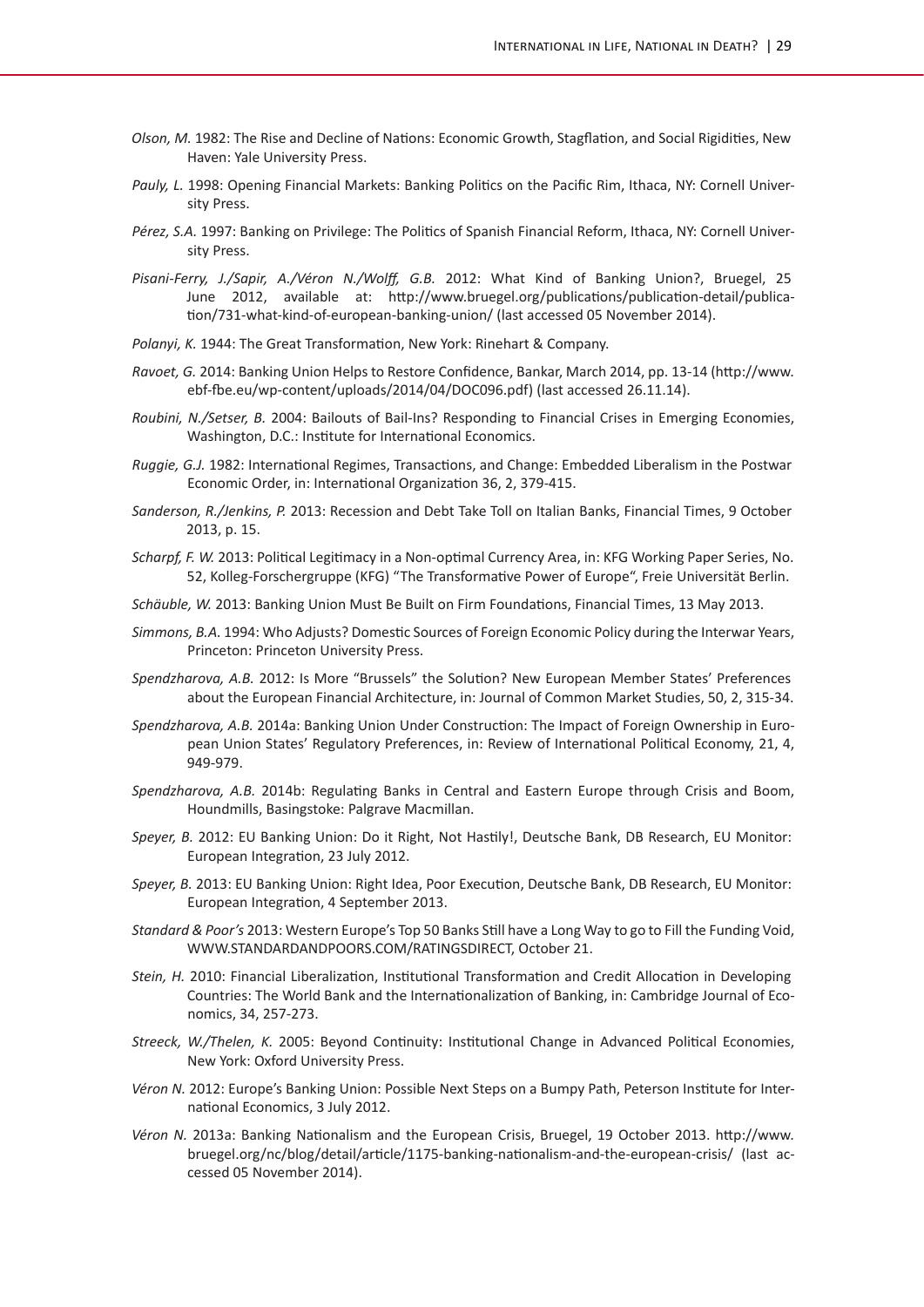- *Véron N.* 2013b: An Encouraging Start for the ECB's Big Bank Review, Bruegel, 24 October 2013. http:// www.bruegel.org/nc/blog/detail/article/1178-an-encouraging-start-for-the-ecbs-big-bank-review/ (last accessed 05 November 2014).
- *Vilpišauskas, R.* 2013: Eurozone Crisis and European Integration: Functional Spillover, Political Spillback?, in: Journal of European Integration, 35, 3, 361-373.
- *Wade, R.* 2007: The Aftermath of the Asian Financial Crisis: From 'Liberalize the Market' to 'Standardize the Market' and Create a 'Level Playing Field', in Muchhala, B. (ed.): Ten Years After: Revisiting the Asian Financial Crisis, Washington, D.C.: Woodrow Wilson International Center for Scholars, 73-94.
- *Yiangou, J./O'Keeffe, M./Glöckler, G.* 2013: 'Tough Love': How the ECB's Monetary Financing Prohibition Pushes Deeper Euro Area Integration, in: Journal of European Integration, 35, 3, 223-237.
- *Zavvos, G. S.* 2013: Towards a European Banking Union: Legal and Policy Implications, speech delivered at the 22nd Annual Hyman Minsky Conference 'Building a Financial Structure for a More Stable and Equitable Economy', Levy Economics Institute, Bard College, New York, 18 April 2013.
- *Zysman, J.* 1983: Governments, Markets, and Growth. Ithaca, NY: Cornell University Press.